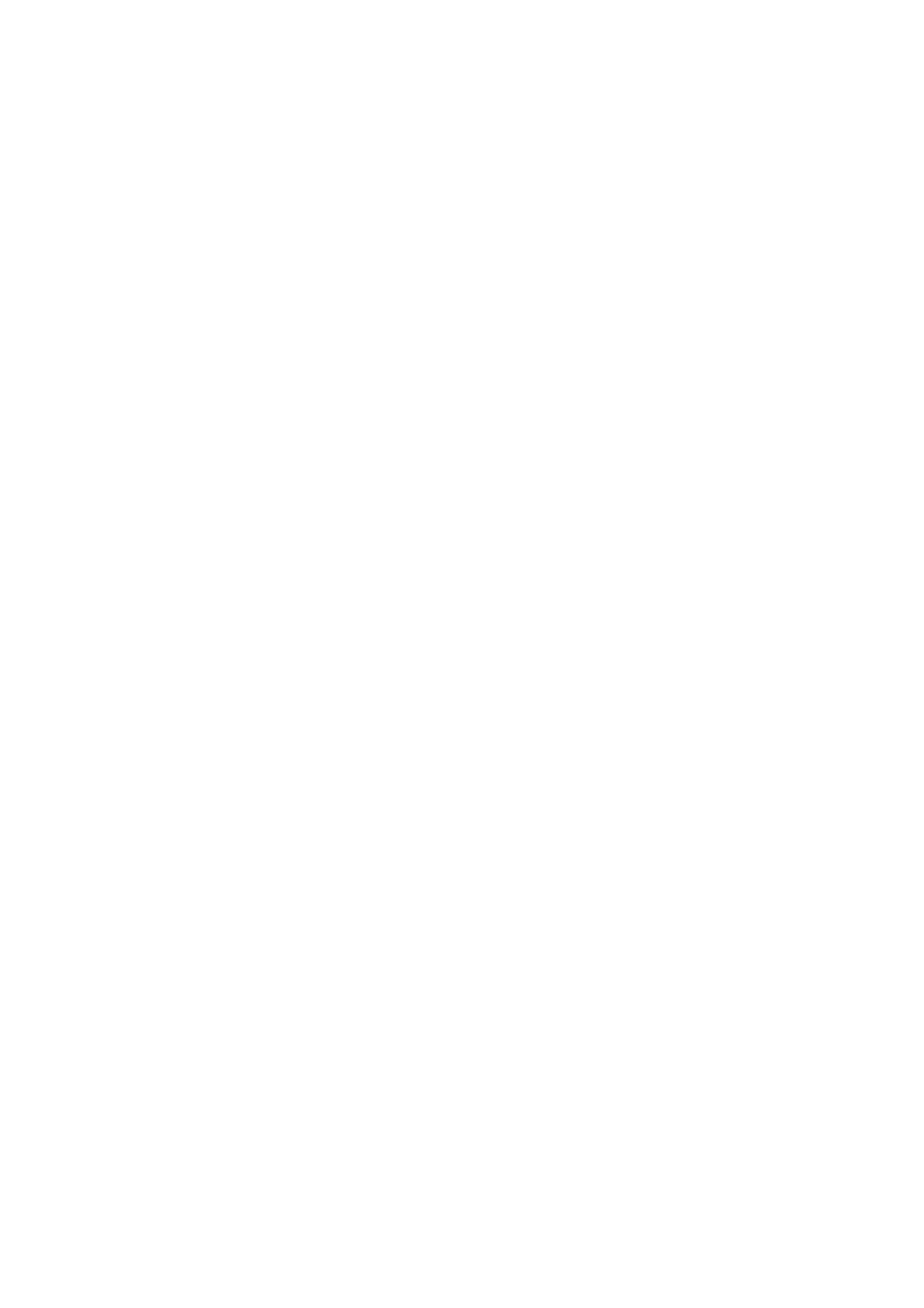# **Pulsed Inhaled Nitric Oxide during Mechanical Ventilation in Horses undergoing Abdominal Surgery**

- The effect on arterial oxygenation

*Sofia Wulcan*

*Supervisor: Görel Nyman, Department of Clinical Sciences Assistant Supervisor: Maja Wiklund, Department of Clinical Sciences*

*Examiner: Anna Edner, Department of Clinical Sciences* 

*Degree Project in Veterinary Medicine*

*Credits: 30 Level: Second cycle, A2E Course code: EX0736*

*Place of publication: Uppsala Year of publication: 2017 Number of part of series: Examensarbete 2017:9 ISSN: 1652-8697 Online publication: [http://stud.epsilon.slu.se](http://stud.epsilon.slu.se/)*

*Key words: PiNO, nitric oxide, anaesthesia, horse, IPPV, colic, hypoxaemia Nyckelord: PiNO, kvävemonoxid, anestesi, häst, IPPV, kolik, hypoxemi* 

**Sveriges lantbruksuniversitet Swedish University of Agricultural Sciences**

Faculty of Veterinary Medicine and Animal Science Department of Clinical Sciences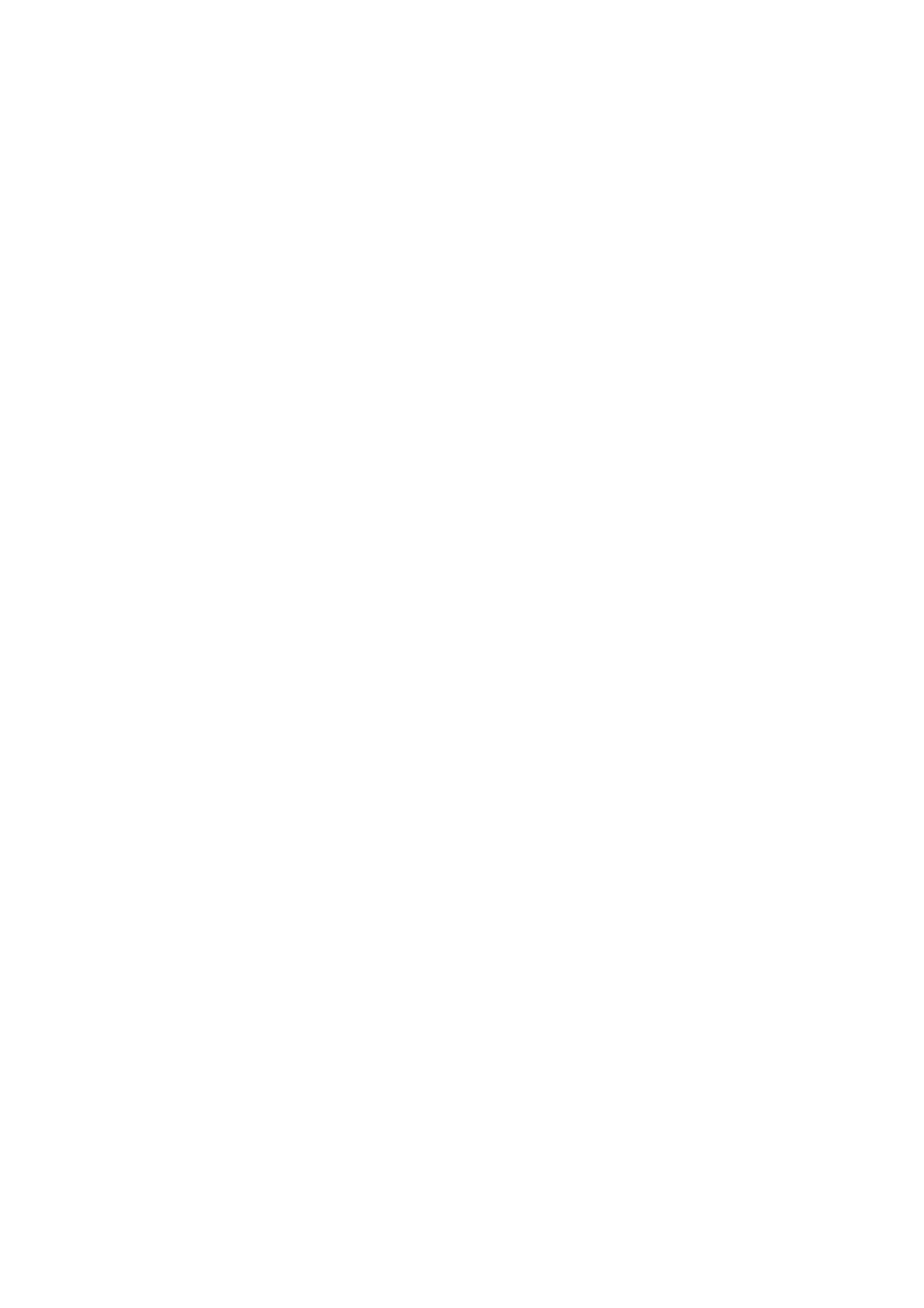#### **SUMMARY**

The aim of this study was to evaluate the effect of pulsed inhaled nitric oxide (PiNO) during intermittent positive pressure ventilation (IPPV) on arterial oxygenation and right to left vascular shunt in colic horses undergoing abdominal surgery. Hypoxemia is a serious complication commonly occurring during general equine anaesthesia. Several different methods to improve oxygenation have been studied, where use of PiNO has introduced novel thinking. Previous studies have shown that PiNO is an effective method to treat low arterial oxygenation during general anaesthesia in both healthy horses and in spontaneously breathing colic horses. The combination of mechanical ventilation and PiNO has however not before been studied. This is a crucial step before the method can be adapted to clinical practise, as many horses require mechanical ventilation during general anaesthesia to avoid hypoventilation and respiratory acidosis. The results from the present study showed that the alveolar-arterial oxygen partial pressure difference  $(P(A-a)O_2)$  decreased in horses receiving PiNO during IPPV. A significant increase in partial pressure of oxygen  $(PaO<sub>2</sub>)$ , oxygen saturation of arterial blood  $(SaO<sub>2</sub>)$  and oxygen content  $(CaO<sub>2</sub>)$  was measured. Furthermore, the right to left vascular shunt decreased during PiNO. In conclusion, the present study showed that PiNO during IPPV results in an improved arterial oxygenation in colic horses undergoing abdominal surgery.

#### **SAMMANFATTNING**

Syftet med studien var att utvärdera effekten av pulsad inhalerad kvävemonoxid (PiNO) på arteriell syresättning och vaskulär shunt i samband med övertrycksventilering (IPPV) hos kolikhästar som genomgår bukkirurgi. Hypoxemi är en allvarlig och vanligt förekommande komplikation under allmän anestesi på hästar. Flera olika metoder för att förbättra syresättningen hos hästar under allmän anestesi har studerats, varav PiNO är en. Tidigare studier har visat att PiNO är en mycket effektiv metod för att behandla låg arteriell syresättning under allmän anestesi hos både friska hästar och hos kolikhästar som spontanandas. Dock har kombinationen av övertrycksventilering och PiNO ej tidigare studerats. Detta är ett viktigt steg innan metoden kan anpassas till klinisk praxis då många hästar är i behov av mekanisk ventilering under allmän anestesi för att undvika hypoventilation och respiratorisk acidos. Resultaten från den här studien visade att hästar som behandlades med PiNO i kombination med IPPV fick en minskad alveolär-arteriell syrgasdifferans (P(A-a)O<sub>2</sub>), ökade i arteriellt syretryck (PaO<sub>2</sub>), arteriell syremättnad (SaO<sub>2</sub>) och arteriellt syreinnehåll (CaO<sub>2</sub>). Jämfört med kontrollhästar som endast erhöll IPPV minskade även den vaskulära shunten när hästarna behandlades med PiNO. Sammanfattningsvis visade studien att behandling med PiNO i kombination med IPPV leder till en förbättrad arteriell syresättning hos kolikhästar som genomgår bukkirurgi.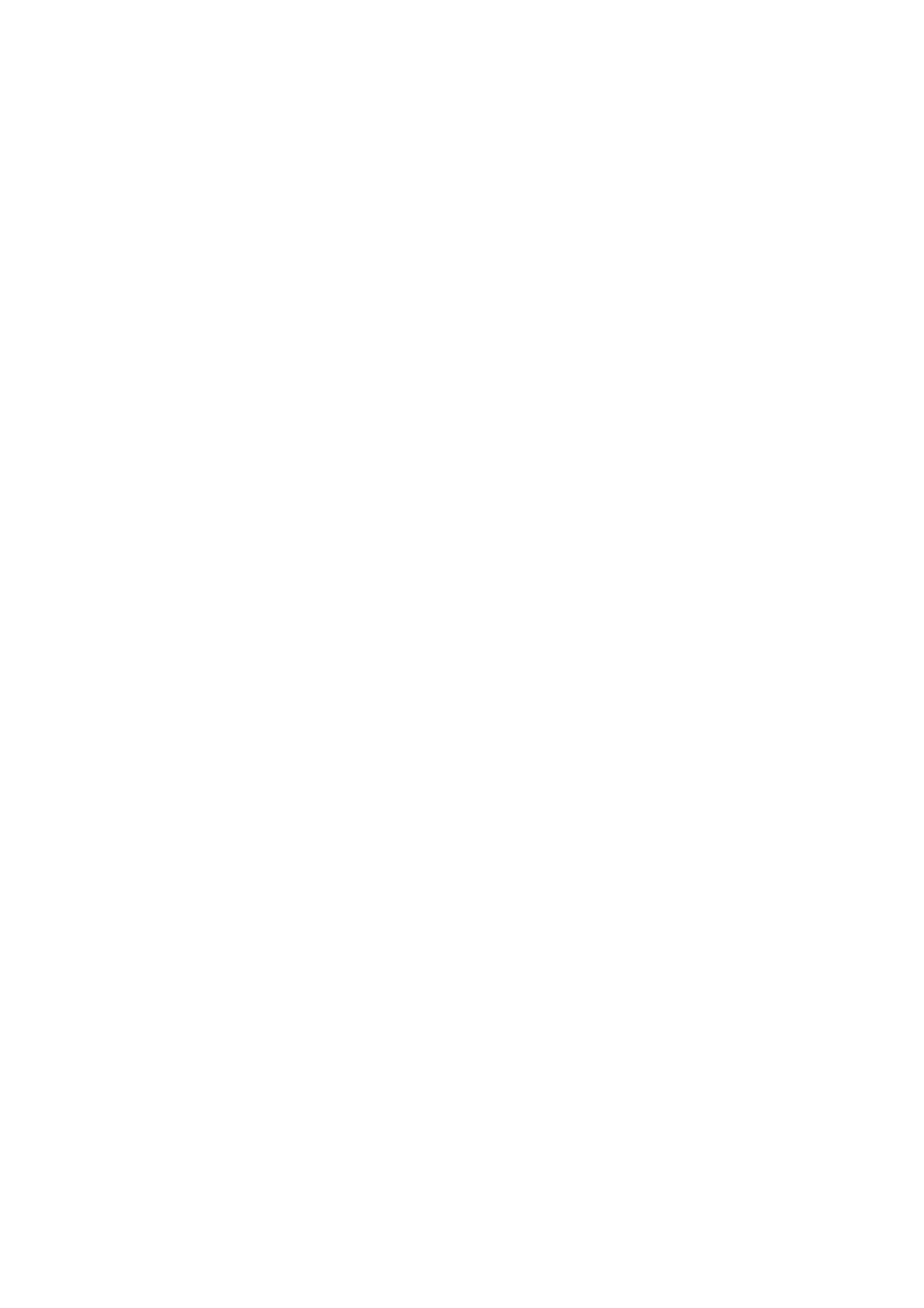# **CONTENT**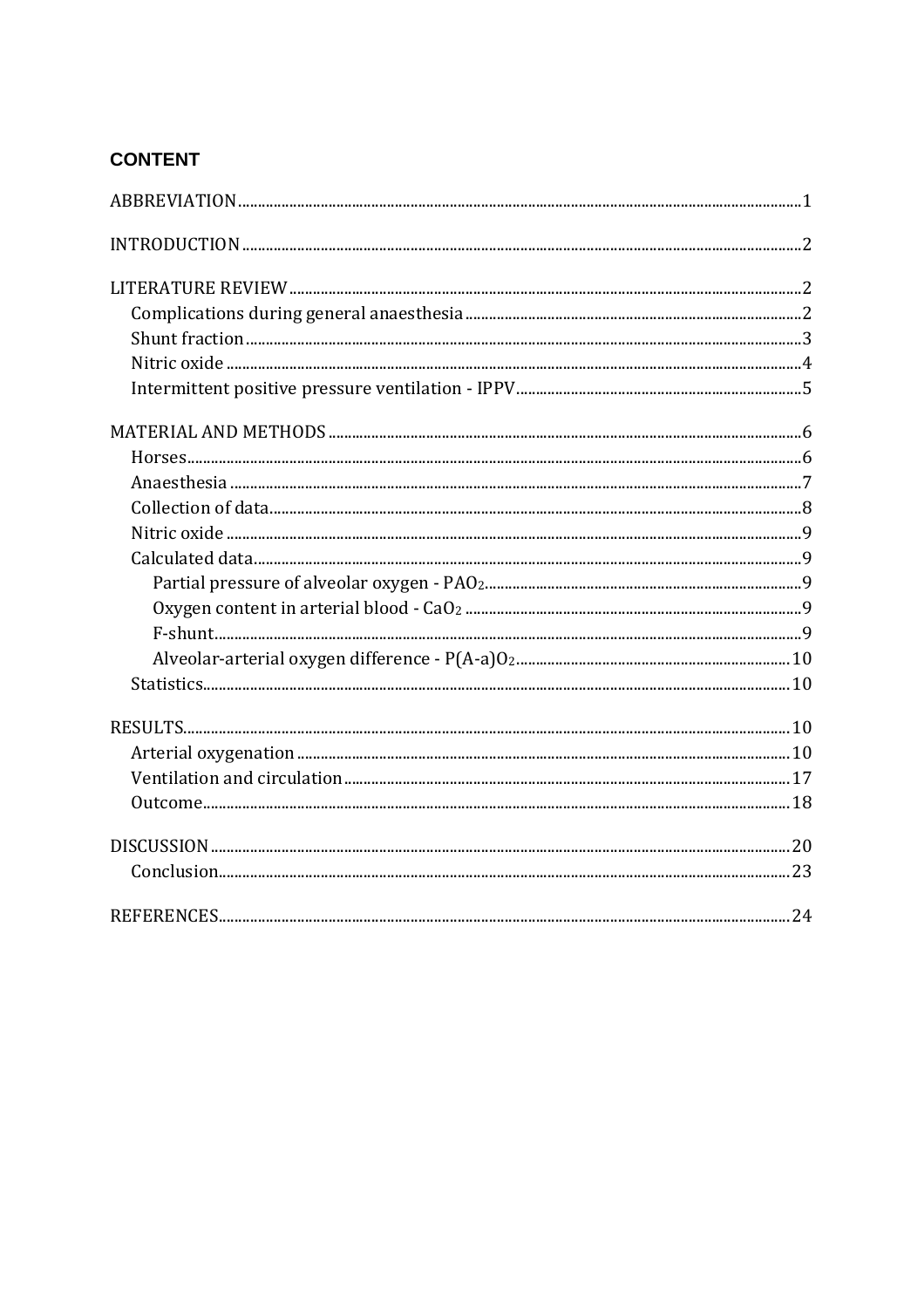# **ABBREVIATION**

| CaO <sub>2</sub>  | Oxygen content in arterial blood                                         |
|-------------------|--------------------------------------------------------------------------|
| CcO <sub>2</sub>  | Oxygen content in pulmonary capillaries                                  |
| CvO <sub>2</sub>  | Oxygen content in venous blood                                           |
| FiO <sub>2</sub>  | Fraction of inspired oxygen                                              |
| Hb                | Haemoglobin                                                              |
| iNO               | Inhaled nitric oxide                                                     |
| <b>IPPV</b>       | Intermittent positive pressure ventilation                               |
| $\rm N_2$         | Nitrogen gas                                                             |
| NO                | Nitric oxide                                                             |
| NO <sub>2</sub>   | Nitrogen dioxide                                                         |
| $P(A-a)O2$        | Partial pressure difference between alveolar and arterial O <sub>2</sub> |
| PaCO <sub>2</sub> | Partial pressure of CO <sub>2</sub> in arterial blood                    |
| PAO <sub>2</sub>  | Partial pressure of oxygen in the alveolar gas                           |
| PaO <sub>2</sub>  | Partial pressure of oxygen in arterial blood                             |
| PEEP              | Positive end-expiratory pressure                                         |
| PIP               | Peak inspiratory pressure                                                |
| PiNO              | Pulsed inhaled nitric oxide                                              |
| Qs/Qt             | Ratio of shunted blood $(Qs)$ to total blood flow $(Qt)$                 |
| Qt                | Cardiac output                                                           |
| SaO <sub>2</sub>  | Oxygen/haemoglobin saturation of arterial blood                          |
| $V_A/Q$           | Ventilation/perfusion ratio                                              |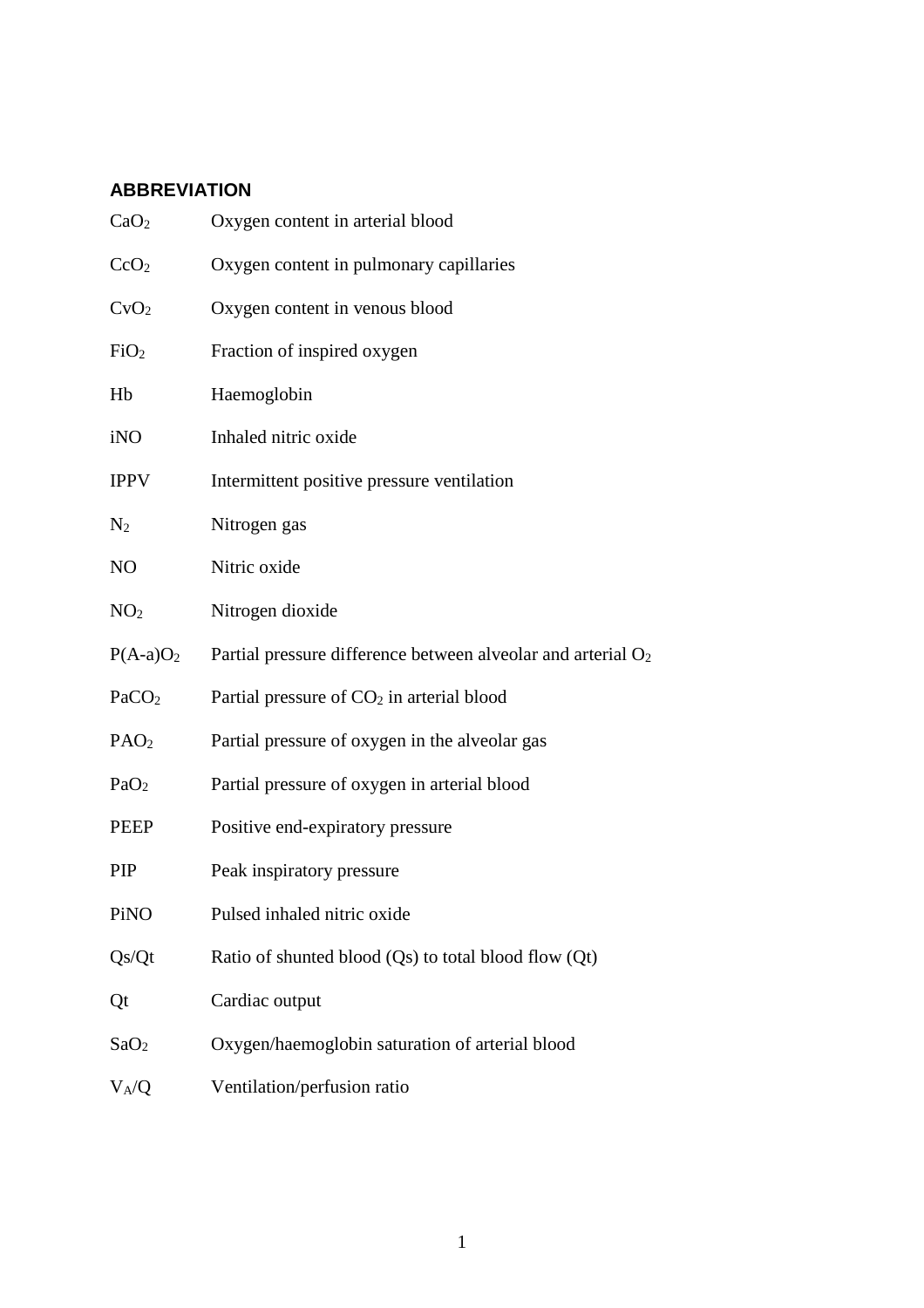# **INTRODUCTION**

It is a well-known fact in veterinary medicine that general anaesthesia in horses is associated with higher mortality and higher risk of complications than in other animals, and the risk is even higher when the horse is critically ill (Johnston *et al.,* 2002; Brodbelt *et al.,* 2008). Colic horses undergoing abdominal surgery have an almost ten times higher anaesthesia related mortality compared to healthy horses (Johnston *et al.,* 2002). One common and serious complication during anaesthesia is hypoxaemia. The main cause of hypoxaemia in anaesthetized horses is a right to left vascular shunt that develops in the lungs (Nyman *et al.,*  1989; 1990).

Several studies have shown that pulsed inhaled nitric oxide (PiNO) during the first part of inspiration is an effective and safe method to improve arterial oxygenation during general anaesthesia in spontaneously breathing healthy horses. The improvement is caused by a decrease of the right to left vascular shunt in the lungs (Heinonen *et al.,* 2001; Grubb *et al.,*  2008; Grubb *et al.,* 2012; Nyman *et al.,* 2012; Grubb *et al.,* 2013). A recent study by Wiklund et al. (2017) showed that the method effectively improved arterial oxygenation also in critically ill colic horses undergoing abdominal surgery. Since the horses in that study were breathing spontaneously a significant degree of hypoventilation and respiratory acidosis was evident. To avoid hypoventilation and respiratory acidosis, many horses require mechanical ventilation during inhalation anaesthesia (Day *et al.,* 1995; Blissit *et al.,* 2008). However, both ventilation and blood flow is altered by the positive airway pressure applied to the thorax during artificial ventilation (Steffey *et al.,* 1977; Steffey *et al.,* 1992; Mizuni *et al.,* 1994; Edner *et al.,* 2005). The effect of PiNO on pulmonary gas exchange may differ between mechanically and spontaneously breathing horses and before PiNO can be used routinely in clinical practise it is necessary to investigate the physiological effects during intermittent positive pressure ventilation (IPPV).

The aim of the study is to evaluate the effect of PiNO on arterial oxygenation and on vascular shunt during IPPV in horses undergoing abdominal surgery.

The hypothesis of the present study is that pulsed inhalation of nitric oxide during IPPV will decrease the right to left vascular shunt and improve arterial oxygenation in colic horses undergoing abdominal surgery, compared to control horses only receiving IPPV.

#### **LITERATURE REVIEW**

#### **Complications during general anaesthesia**

Horses that undergo anaesthesia are at higher risk of complications and mortality compared to other companion animals. The mortality rate reported in healthy individuals is 0.9% (Johnston *et al*., 2002) compared to 0.24% and 0.17% in cats and dogs (Brodbelt *et al.,* 2008). In colic horses undergoing abdominal surgery the mortality rate is as high as 8% (Johnston *et al.,* 2002). Some of the complications associated with general anaesthesia in horses are hypotension, hypercapnia due to hypoventilation, hypoxaemia, fractures during recovery, myopathies and pulmonary oedema (Wagner 2008).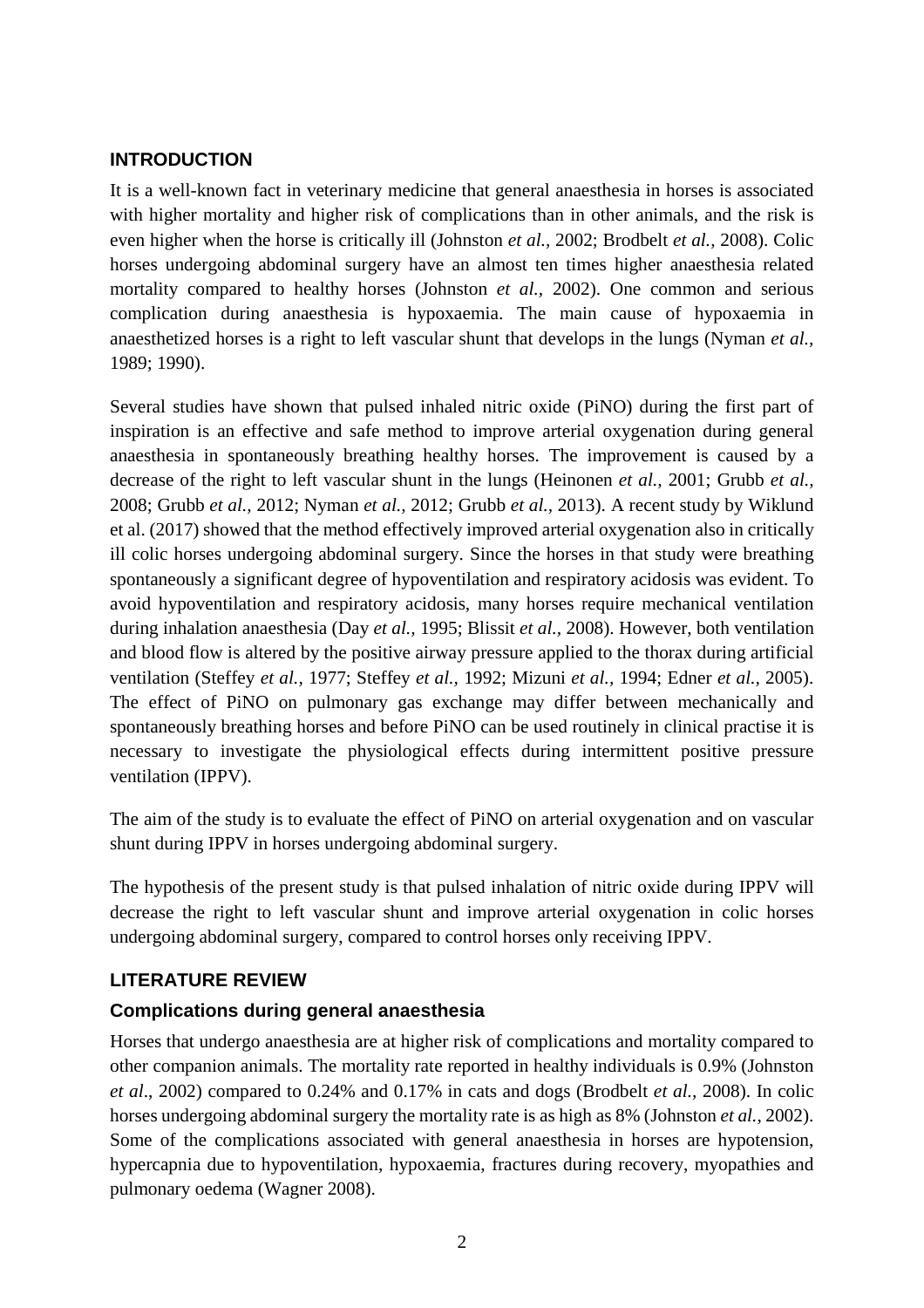Hypoxaemia is a common and serious complication that has been associated with a range of other severe complications such as sudden cardiac arrest (McGoldrick *et al.,* 1998), postanaesthetic cerebral necrosis (McKay *et al.,* 2002), decreased skeletal muscle oxygenation, lactic acidaemia (Taylor 1998), hepatic insult (Whitehair *et al.,* 1996) and surgical site infection (Costa-Farré *et al.,* 2014). Hypoxaemia is defined as an arterial partial pressure of oxygen (PaO2) less than 8 kPa (60 mm Hg) (Hubbel *et al.,* 2015). There are five different main causes of hypoxaemia: hypoventilation, decreased fraction of inspired oxygen (FiO2), impaired oxygen diffusion across the alveolar-arterial membrane, mismatch between the ventilation and the perfusion in the alveoli and shunting of blood through the lungs from the venous to the arterial circulation (Grubb 2012). Beside the huge impact of the right to left vascular shunt on arterial oxygenation in the anaesthetised horse, ventilation-perfusion mismatch contributes to some degree in both spontaneously and mechanically ventilated horses. Further, when the horses breathe spontaneously during general anaesthesia hypoventilation is commonly present (Nyman & Hedenstierna, 1989).

#### **Shunt fraction**

Shunting of blood through non-ventilated areas of the lung, leading to deoxygenated blood from the venous circulation being mixed with arterial circulation, is the major cause of hypoxaemia in anesthetized horses (Nyman *et al.,* 1989). Nyman et al. (1989*)* showed that in horses in dorsal recumbency, approximately 34% of the blood passes the lung without passing ventilated alveoli and therefore does not take part in gas exchange. The cause of this large shunt is compression atelectasis in dependent areas of the lung (Nyman *et al.,* 1990). When the horse is positioned in dorsal recumbency atelectasis develops because of the horse's dome shaped diaphragm, leading to intestines ending up on top of the caudal part of the lung (Sorenson & Robinson 1980; Nyman *et al.,* 1990).

The degree of shunt is presented in relation to cardiac output (Qs/Qt) and is an oxygen-based index used to estimate to what degree venous blood passes the lungs without being fully oxygenated. Qs/Qt can be measured with different invasive techniques or calculated based on oxygen content in arterial and mixed venous blood, the latter being collected from the pulmonary artery (Laghi *et al*., 1989; Aaros *et al.,* 2012). In a clinical setting where it is not suitable to use invasive techniques or collect mixed venous blood, Qs/Qt can be substituted with the F-shunt. The F-shunt is an oxygen based index which is based on the formula for Qs/Qt but with a fixed value of 35 ml/L for the difference between oxygen content in arterial and mixed venous blood (C(a-v)O2) (Briganti *et al.,* 2008; Aaros *et al.,* 2012). This gives a possibility to calculate shunt fraction without needing mixed venous blood from the pulmonary artery. Studies have shown that the F-shunt is the most reliable oxygen indices for estimating shunt fraction, independent of heamodynamic conditions of the patient (Briganti *et al.,* 2008; Aaros *et al.,* 2012).

Different methods on how to correct hypoxaemia have been studied with varying results. One example is selective mechanical ventilation of dependent lung regions, which has been shown to increase PaO2 markedly (Nyman *et al.,* 1987; Moens *et al.,* 1992). A possible problem with the method is that it requires techniques not practical to use as a routine in clinical practise, for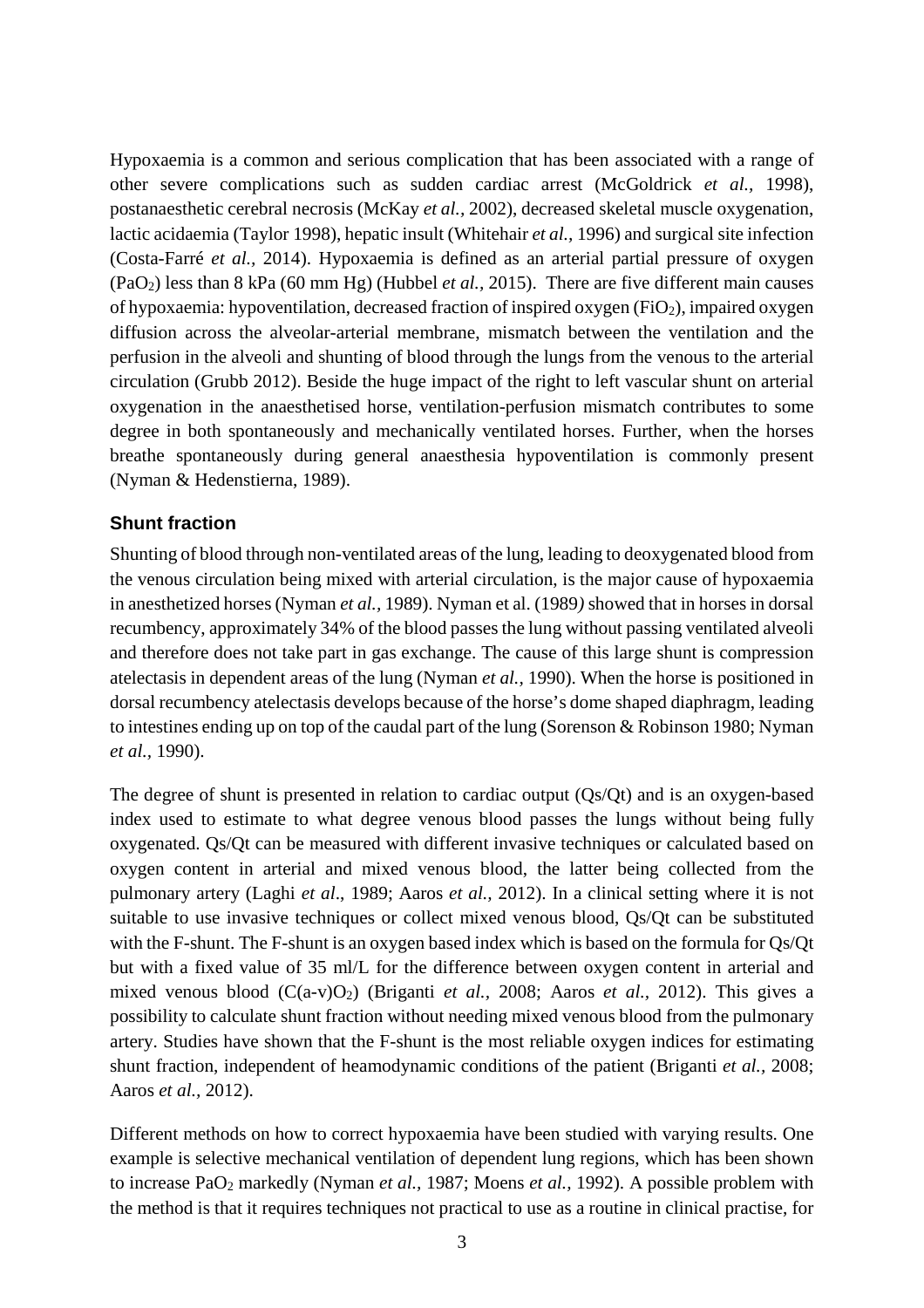example is tracheotomy and specialized endotracheal tubes necessary (Nyman *et al.,* 1987; Moens *et al.*, 1992). Another method that has been studied is changing FiO<sub>2</sub> during anaesthesia. Different studies have shown that a high  $FiO<sub>2</sub>$  leads to a greater arterial oxygenation compared to a lower FiO<sub>2</sub> (Marntell *et al.*, 2005; Hubbel 2011), however a high FiO<sub>2</sub> increased intrapulmonary shunt and caused hypoventilation (Marntell *et al.,* 2005). A third method is to use positive end-expiratory pressure (PEEP) during IPPV. Wilson & McFeely (1991) showed an increased arterial oxygenation in horses where PEEP was applied, but in a majority of the horses the high pressure led to cardiovascular depression and a decrease in arterial blood pressure that required medical treatment. More recent studies have shown improved  $PaO<sub>2</sub>$  in horses ventilated with IPPV with PEEP and alveolar recruitment manoeuvres (RM) (Hopster *et al.,* 2011; Hopster *et al.,* 2016). Even though  $PaO<sub>2</sub>$  was improved in the study,  $CaO<sub>2</sub>$  and  $SaO<sub>2</sub>$ was unchanged, and with increasing airway pressure there was a decreased oxygen delivery. Two disadvantages with the technique is that it required repeated recruitment manoeuvres to be able to keep the lung open (Hopster *et al.,* 2011) and the high intrathoracic pressure caused by PEEP led to decreased cardiac output, decreased oxygen delivery and impaired gastrointestinal perfusion (Hopster *et al.,* 2016).

Most of the previous studies on possible treatment methods of hypoxaemia have focused on altering the ventilation in the lung in different ways. A different approach is to alter perfusion in the lung, which may be done by the method of PiNO. A series of publications have proven PiNO to be an effective and safe way of improving oxygenation in horses during anaesthesia (Grubb *et al.,* 2008; Grubb *et al.,* 2012; Nyman *et al.,* 2012; Grubb *et al.,* 2013; Wiklund *et al.,* 2017).

# **Nitric oxide**

The compound nitric oxide (NO) is a vasodilator that is produced endogenously by endothelial cells in veins and arteries (Ignarro *et al.,* 1987; Palmer *et al.,* 1987). NO is an unstable molecule which rapidly binds to haemoglobin in the blood, leading to inactivation of NO. This means that when NO is administered mixed in to the inhalation gas (iNO) it can act as a local vasodilator in the lung, without causing systemic arterial vasodilation (Frostell *et al.,* 1991). Since the discovery of the effect of NO it has been used in humans to treat hypoxic respiratory failure in neonates and acute respiratory distress syndrome (Dobyns *et al.,* 1999; Desande *et al.,* 2004; Bronicki *et al.,* 2015).

The first time iNO was administrated to horses it was given continuously during inspiration, which had no positive effect on arterial oxygenation (Young *et al.,* 1999). In 2000 the method of pulsing iNO (PiNO) was developed, first in pigs (Heinonen *et al.,* 2000) and later in horses (Heinonen *et al.,* 2001). By dilating the vessels in the well-ventilated areas of the lung, PiNO can initiate redistribution of the blood flow in the lung from the atelectatic, dependent regions to the ventilated, nondependent regions and thus lead to a reduced right to left vascular shunt, improved oxygenation and reduced hypoxemia (Heinonen *et al.,* 2001; Grubb *et al.,* 2014). Heinonen *et al*. (2001) showed that PiNO is an effective method for counteracting impaired gas exchange caused by anaesthesia in horses during spontaneous breathing. Since then several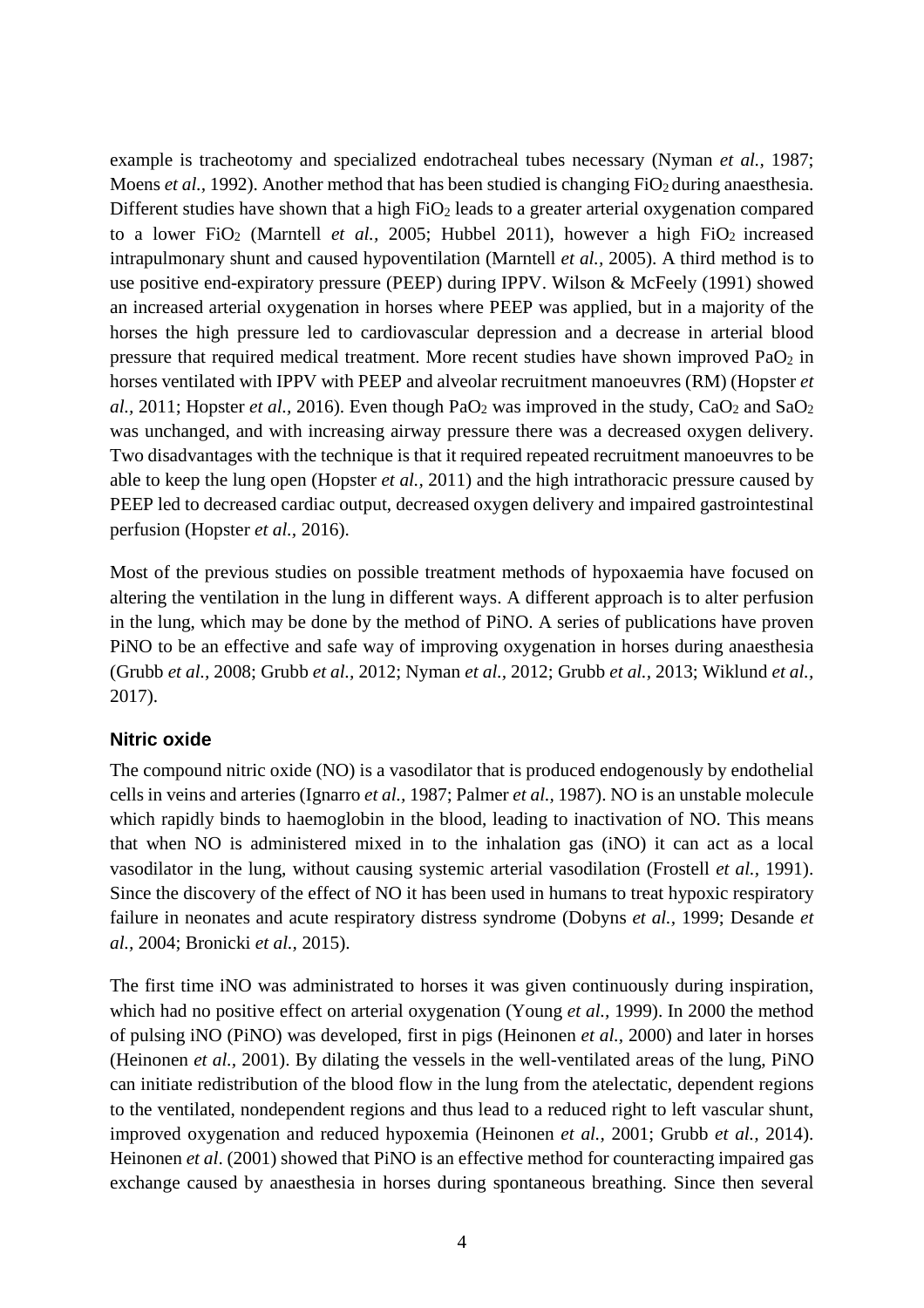studies throughout the years have continued to come to the same conclusion (Grubb *et al.,* 2008; Grubb *et al.,* 2012; Nyman *et al.,* 2012; Grubb *et al.,* 2013).

One possible side effect of administrating NO is the formation of the toxic form nitrogen dioxide (NO<sub>2</sub>). Since NO is unstable it can spontaneously undergo oxidation in air to  $NO<sub>2</sub>$ (Weinberger *et al.*, 2001). NO<sub>2</sub> is known to irritate the airways and can in high doses cause damages to the lungs. Heinonen *et al.* (2002) showed that when NO is given during the first part of inspiration, most part of the nitric oxide is absorbed in the lung which prevent the formation of  $NO<sub>2</sub>$ .

Previous studies in horses were made in healthy animals during experimental conditions. In 2014 the first clinical trial was conducted at the University of Agricultural Science in Uppsala, Sweden. It was shown that PiNO was also an effective way of improving arterial oxygenation and reducing blood lactate in colic horses undergoing acute abdominal surgery while breathing spontaneously (Wiklund *et al.,* 2017). So far no side effects have been observed in the studies made (Grubb *et al.,* 2008; Grubb *et al.,* 2012; Nyman *et al.,* 2012; Grubb *et al.,* 2013; Wiklund *et al.,* 2017).

## **Intermittent positive pressure ventilation - IPPV**

During general anaesthesia many horses suffer from hypoventilation, due to the respiratory depressant effect of different drugs used, which causes hypercapnia (retention of carbon dioxide in the blood) and respiratory acidosis (Steffey *et al*., 1987; Grosenbaugh *et al.,* 1998). This in combination with compression atelectasis caused by pressure from the heavy abdominal organs on the dependent lung regions makes spontaneous breathing not optimal for many horses (Sorenson & Robinson 1980; Nyman *et al.,* 1990). To counteract these negative respiratory effects, mechanical ventilation is commonly used in today's equine practise (Day *et al.,* 1995; Blissit *et al.,* 2008).

One technique of providing ventilatory support in horses is using positive pressure to expand the lungs, most commonly delivered mechanically by a large animal ventilator. This technique is referred to as IPPV (Moens 2013). Even though IPPV is widely used in equine anaesthesia it has been shown to impair cardiovascular function and oxygen delivery compared to spontaneous ventilation (Steffey *et al.,* 1977; Steffey *et al.,* 1992; Mizuni *et al.,* 1993; Edner *et al.,* 2005). When spontaneously breathing, the intrathoracic pressure is subatmospheric, which promotes venous return to the heart. IPPV increases the intrathoracic pressure during inspiration, reducing venous return, which leads to impaired cardiac output (Steffey *et al.,* 1977; Steffey *et al.,* 1992; Mizuni *et al.,* 1993). The positive pressure in the airway can also cause compression of the capillaries in the lung and increase pulmonary vascular resistance (Kerr & McDonell 2009). Since IPPV affects cardiovascular function and ventilation, the effect of PiNO on mechanically ventilated colic horses undergoing abdominal surgery may be different compared to that in spontaneously breathing colic horses.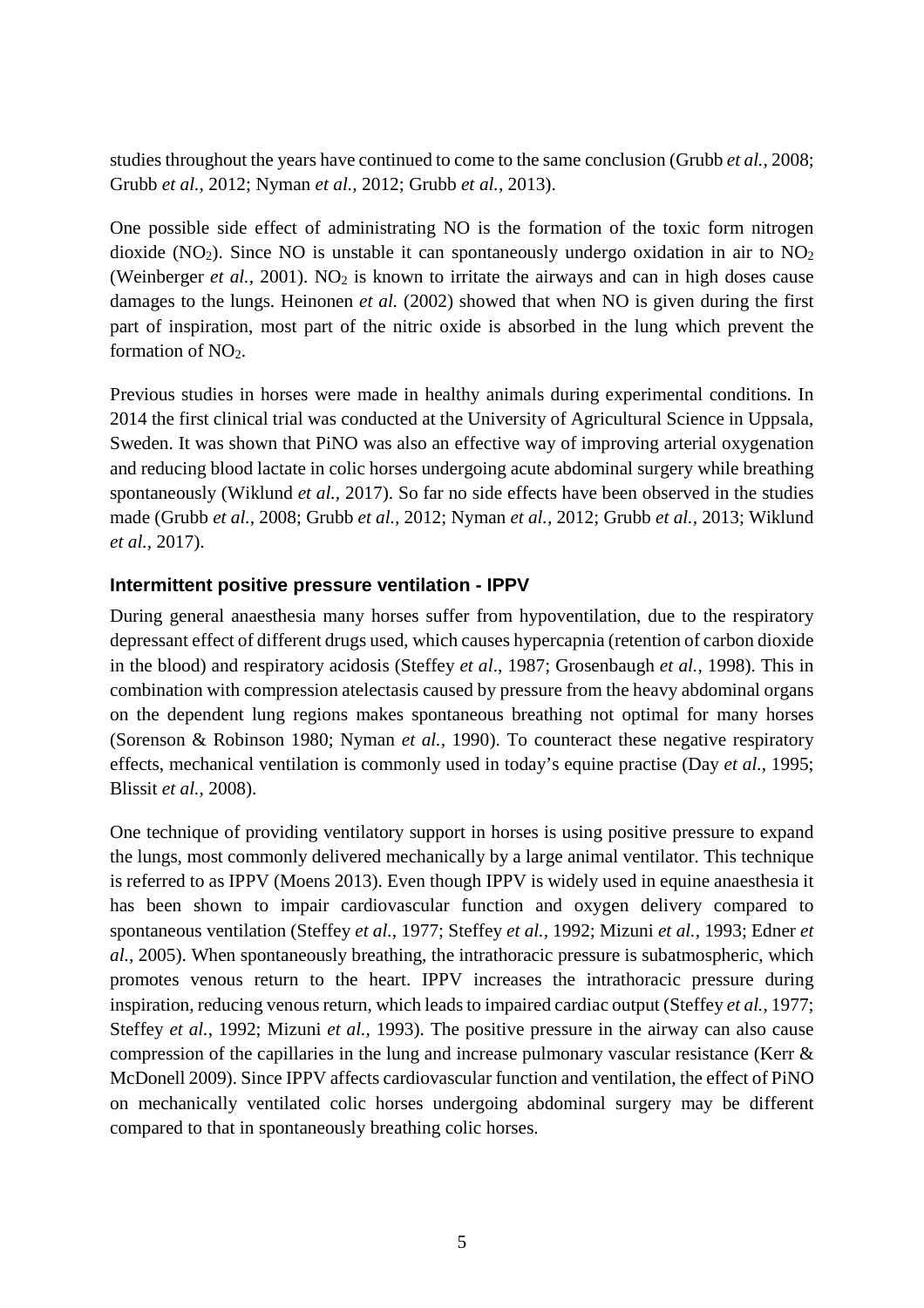## **MATERIAL AND METHODS**

The study was designed as a prospective randomized clinical trial and included horses undergoing abdominal surgery due to colic at the Equine Clinic of the University Animal Hospital (UDS) in Uppsala, Sweden, from October 2015 to November 2016. The study was approved by the local ethics committee for animal experiment, Uppsala, Sweden.

The collection of data was accomplished in collaboration with the anaesthesia team at the clinic. Before the surgery, horse owners signed a consent form agreeing to their horse being enrolled into the study and that samples taken from their horse may be used for research purposes.

## **Horses**

The study comprises 30 horses, where 15 were given nitric oxide (PiNO group) during anaesthesia and 15 served as a control group (C group) that did not receive PiNO. The age, sex, breed, weight and diagnosis of all horses in the study are listed in Table 1. Horses in the PiNO group aged from 1 to 19 years with an average of 9.6 years. The control horses aged from 1 to 18 years with an average of 10.7 years. The average weight in the PiNO group was 521 kg (360  $kg - 697 kg$ ) and in the C group 570 kg (392 kg – 689 kg).

The horses in the study were either referred to the clinic by a veterinarian who had examined and treated the horse in the field, or they arrived to the clinic without earlier examination. All horses were examined by a veterinarian when arriving to the clinic consisting of a general clinical examination, a rectal examination, nasogastric intubation and in most cases abdominocentesis. The clinical findings and response to medication determined if the horse should be continued to be treated medically or undergo surgery (laparotomy).

| <b>Horse</b>      | Age<br>(years) | <b>Breed</b>          | $\left(\text{kg}\right)$ |    | <b>Weight Sex Diagnosis</b>                           |
|-------------------|----------------|-----------------------|--------------------------|----|-------------------------------------------------------|
| PiNO <sub>1</sub> | 19             | Swedish warmblood     | 600                      |    | G Strangulating lipoma                                |
| PiNO <sub>2</sub> | 2              | Swedish coldblood     | 360                      | S. | Small colon impaction, retroflexion of large<br>colon |
| PiNO <sub>3</sub> | 12             | Swedish warmblood     | 697                      |    | G Large colon displacement                            |
| PiNO <sub>4</sub> | 2              | Standardbreed trotter | 463                      |    | S Large colon displacement                            |
| PiNO <sub>5</sub> | 1              | Connemara             | 437                      |    | M Large colon impaction                               |
| PiNO <sub>6</sub> | 10             | Swedish warmblood     | 675                      |    | G Large colon displacement                            |
| PiNO <sub>7</sub> | 19             | Fjord horse           | 500                      |    | G Large colon torsion and displacement                |
| PiNO <sub>8</sub> | 7              | Mixed breed           | 460                      |    | M Cecocolic invagination, large colon<br>displacement |
| PiNO <sub>9</sub> | 12             | Swedish warmblood     | 604                      | G  | Colon torsion (large amount of blood in<br>abdomen)   |
| <b>PiNO 10</b>    | 15             | Arabian horse         | 450                      |    | G Large colon torsion and displacement                |
| <b>PiNO 11</b>    | 5              | Tinker                | 550                      | G  | Foramen epiploicum entrapment                         |

Table 1*. Individual data and diagnosis for each horse*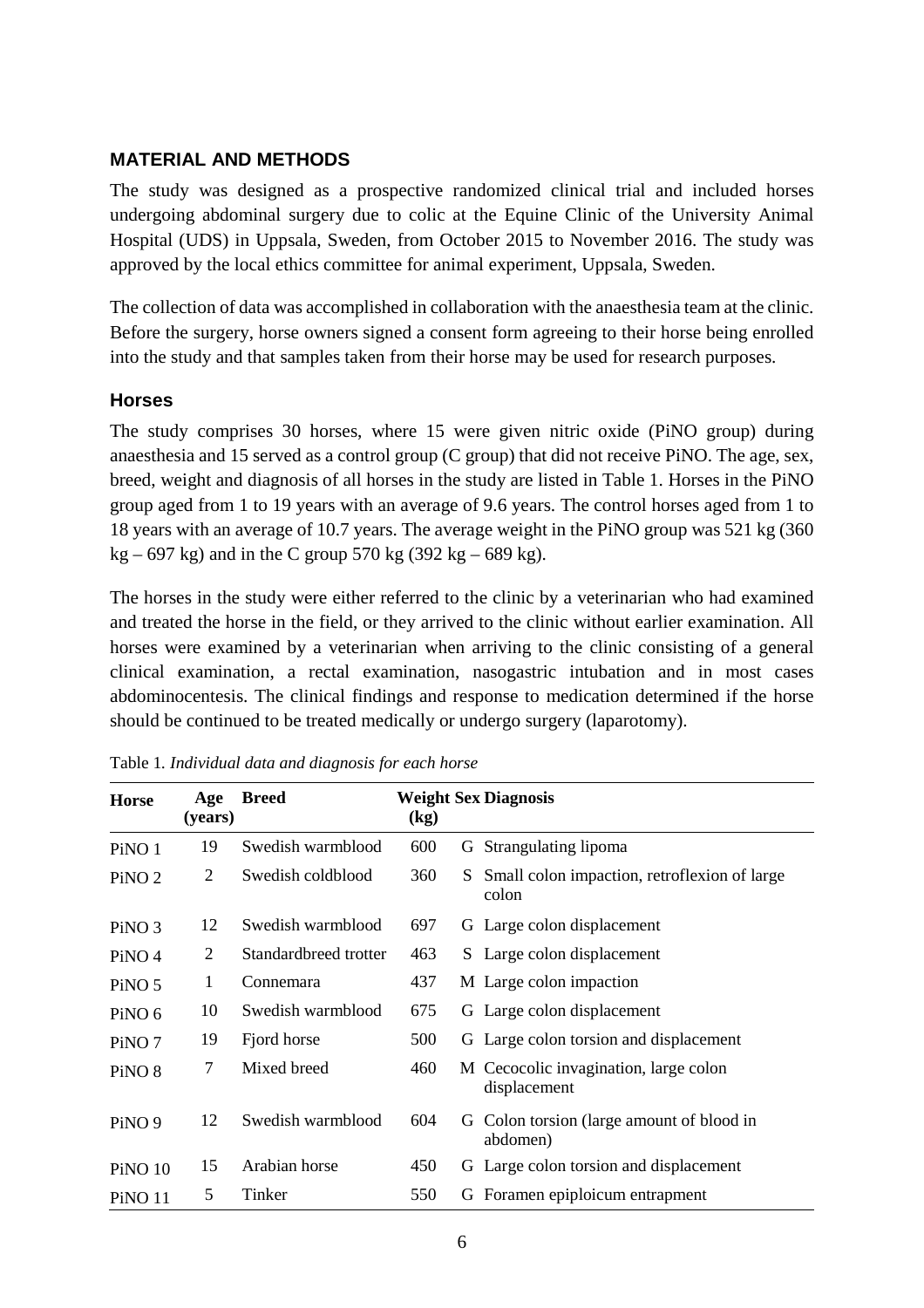| <b>PiNO 12</b>     | 13             | Friesian horse    | 524 | M Small intestine strangulation                                                            |
|--------------------|----------------|-------------------|-----|--------------------------------------------------------------------------------------------|
| PiNO <sub>13</sub> | 11             | Swedish warmblood | 560 | G Large colon displacement, proximal enteritis                                             |
| PiNO 14            | 15             | Hanoverian horse  | 535 | M Large colon displacement, adherens between<br>small intestine and nephrosplenic ligament |
| <b>PiNO 15</b>     | $\mathbf{1}$   | Mixed breed       | 400 | M Large colon displacement                                                                 |
| C <sub>1</sub>     | 8              | Swedish warmblood | 615 | Foramen epiploicum entrapment, large colon<br>G<br>impaction                               |
| C <sub>2</sub>     | $\overline{2}$ | Swedish warmblood | 580 | G Jejunocecal invagination                                                                 |
| C <sub>3</sub>     | $\tau$         | Icelandic horse   | 392 | M Proximal enteritis                                                                       |
| C <sub>4</sub>     | 4              | Swedish trotter   | 557 | M Large colon torsion                                                                      |
| C <sub>5</sub>     | 14             | Swedish warmblood | 689 | G Large colon torsion                                                                      |
| C <sub>6</sub>     | 18             | Swedish warmblood | 586 | G Large colon torsion                                                                      |
| C <sub>7</sub>     | 16             | Swedish warmblood | 634 | G Large colon torsion                                                                      |
| C <sub>8</sub>     | 12             | Swedish warmblood | 602 | M Large colon torsion                                                                      |
| C <sub>9</sub>     | 16             | Dutch warmblood   | 526 | Small intestine torsion<br>S.                                                              |
| C <sub>10</sub>    | $\mathbf{1}$   | Swedish warmblood | 395 | Large colon displacement<br>S.                                                             |
| C <sub>11</sub>    | 12             | Swedish warmblood | 654 | M Large colon displacement                                                                 |
| C 12               | 11             | Oldenburg horse   | 609 | M Small intestine strangulation                                                            |
| C 13               | 12             | Swedish warmblood | 620 | G Large colon torsion                                                                      |
| C <sub>14</sub>    | 13             | Swedish warmblood | 565 | G Large colon torsion and impaction                                                        |
| C <sub>15</sub>    | 15             | Arabian horse     | 523 | G Strangulating lipoma                                                                     |

 $PiNO =$  horse receiving PiNO during anaesthesia,  $C =$  control horse,  $G =$  gelding,  $S =$  stallion,  $M =$  mare.

# **Anaesthesia**

The horses were anaesthetized according to a standard protocol used at the equine clinic at UDS. Before surgery all horses received bensylpenicillin (20 mg/kg, Geepenil® vet, Orion Pharma Animal Health), gentamicin (6.6 mg/kg IV, Gentaject® vet, Ceva Animal Health), and flunixin meglumine (1.1 mg/kg IV, Flunixin® N-vet, N-vet). The jugular vein was catheterised before surgery. The horses were pre-medicated with romifidine (0.1 mg/kg IV, Sedivet® vet, Boehringer Ingelheim Vetmedica) and butorphanol (0.025/kg IV, Butomidor® vet, Richter pharma ag, Austria). Additionally, eight of the horses (six in the PiNO group and two in the control group) also received acepromazine (0.03 mg/kg IM, Plegicil® vet, Pharmaxim) as a premedication, given before administration of romifidine and butorphanol.

General anaesthesia was induced with diazepam (0.03 mg/kg, Diazepam-ratiopharm®, Ratiopharm) and ketamine (2.2 mg/kg IV, Ketaminol® vet, Intervet, Sweden). The horses were intubated with a cuffed tracheal tube and positioned in dorsal recumbency on the surgery table. The tube was connected to a large animal ventilator (Tafonius, Vetronic, Services Ltd) and anaesthesia was maintained with isoflurane (Attane® vet, VM Pharma) in 70-80% oxygen. All horses were ventilated with intermittent positive pressure ventilation (IPPV) during the surgery.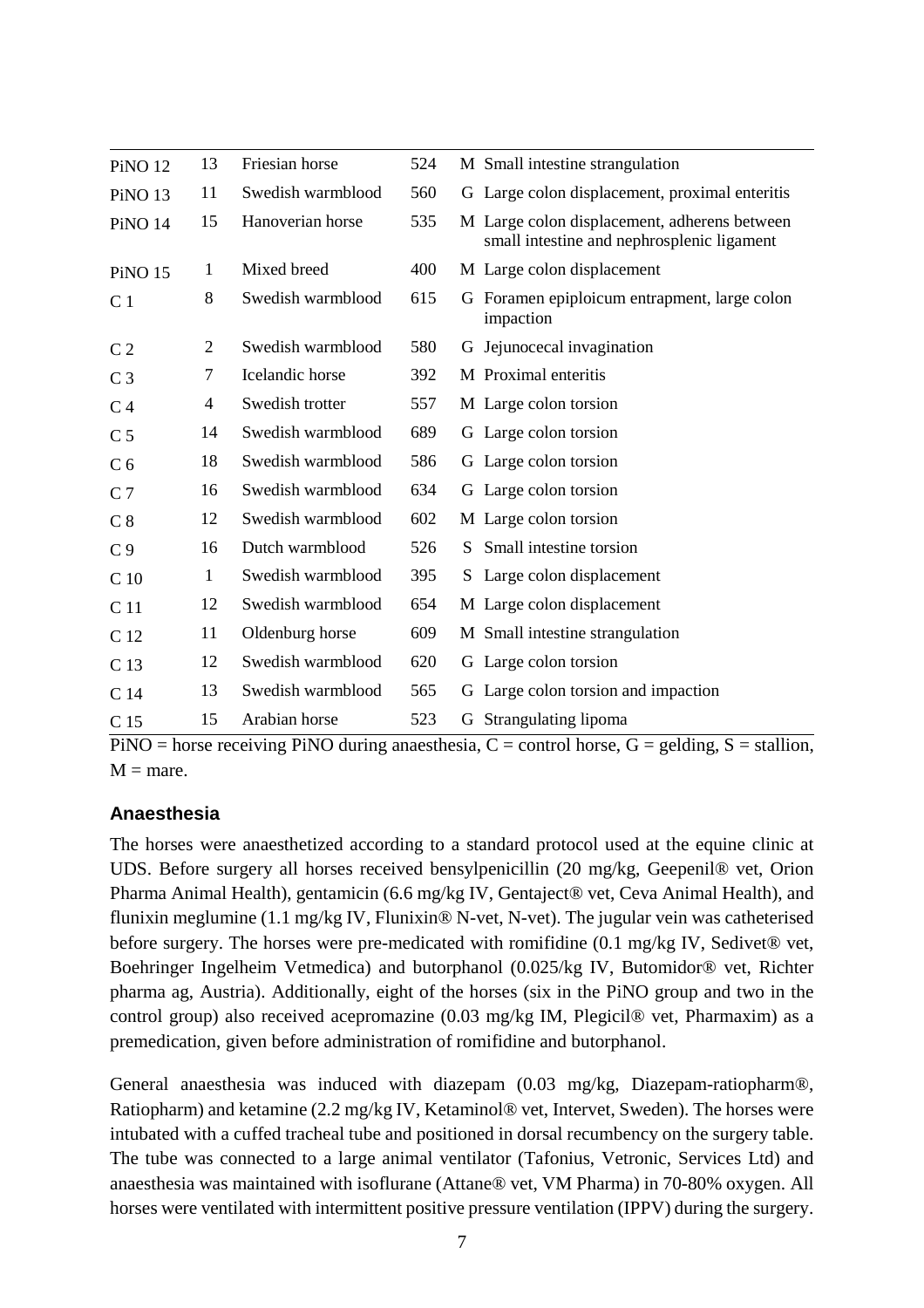However, some horses were breathing spontaneously during surgery preparations, before IPPV was initiated. The facial artery was catheterised to be able to measure invasive blood pressure and for collection of arterial blood samples. All horses were instrumented with ECG electrodes placed for lead II analysis and measurement of heart rate, and with a pulse oximeter for monitoring oxygen saturation of the blood. During anaesthesia all horses were given an intravenous infusion of crystalloid fluids (Ringer-acetat Fresenius Kabi, Fresenius Kabi or Lactated Ringer's solution, B Braun). Dobutamine (Dobutamin Carino®, Carinopharm) and a colloid solution (Voluven®, Fresenius Kabi) were given symptomatically to treat low blood pressure. Most horses were given intravenous lidocaine (Xylocain®, Astra Zeneca) as additional pain management. Lidocaine was given as a bolus (2 mg/kg IV during 10-15 minutes) followed by a constant rate infusion (2 mg/kg/hr). The infusion was terminated 20-30 minutes before the end of anaesthesia. If the depth of anaesthesia suddenly was reduced the horse was given a bolus dose of thiopental IV (Thiopental Inresa®, 0.5-1 mg/kg, Inresa Arzneimittel GmbH).

At the end of anaesthesia, after the last samples were collected, the horses were weaned off the ventilator back to spontaneous breathing for 5-10 minutes before being moved to the recovery room. At the same time as the IPPV was turned off the treatment with PiNO was discontinued. A majority of the horses were given xylazine IV (0.1-0.2 mg/kg, Rompun® vet, Bayer) and phenylephrine intranasally (9-11 mg, Fenylefrin APL) before recovery. In the recovery stall a nasopharyngeal tube was inserted into one nostril and all horses were supplied with intranasal oxygen (15 L/minute) until attempts to move pulled the tube out. Extubation was performed when the horse started to swallow.

# **Collection of data**

Blood samples were taken in pre-heparinized 2 ml syringes. A baseline sample of both arterial and venous blood was taken at the beginning of anaesthesia after completion of instrumentation and beginning of IPPV ("Baseline"). The time from induction to baseline ranged from 30 to 90 minutes, with a mean time of approximately 50 minutes in both groups. The time between induction and baseline sampling was dependent on how long time it took to prepare the horse and transport it to the surgery theatre.

After baseline sampling*,* blood samples were collected after 15, 30, 60, 90, 120, 150 and 180 minutes (named "15 minutes", "30 minutes" and so on). Arterial blood was collected at all times and venous blood was collected at baseline, 30, 90, 120 minutes and at the last sample ("End") before end of anaesthesia. The last samples were taken just before termination of IPPV. When both arterial and venous blood was collected the blood samples were taken simultaneously from the two catheters. Depending on the diagnosis and possible complications during surgery the total surgery time differed between the horses, and therefore the total number of samples obtained from each horse also varied.

The following was determined; the blood concentration of haemoglobin (Hb), the oxygen saturation of arterial and venous blood  $(SaO<sub>2</sub>, SvO<sub>2</sub>)$  and the oxygen and carbon dioxide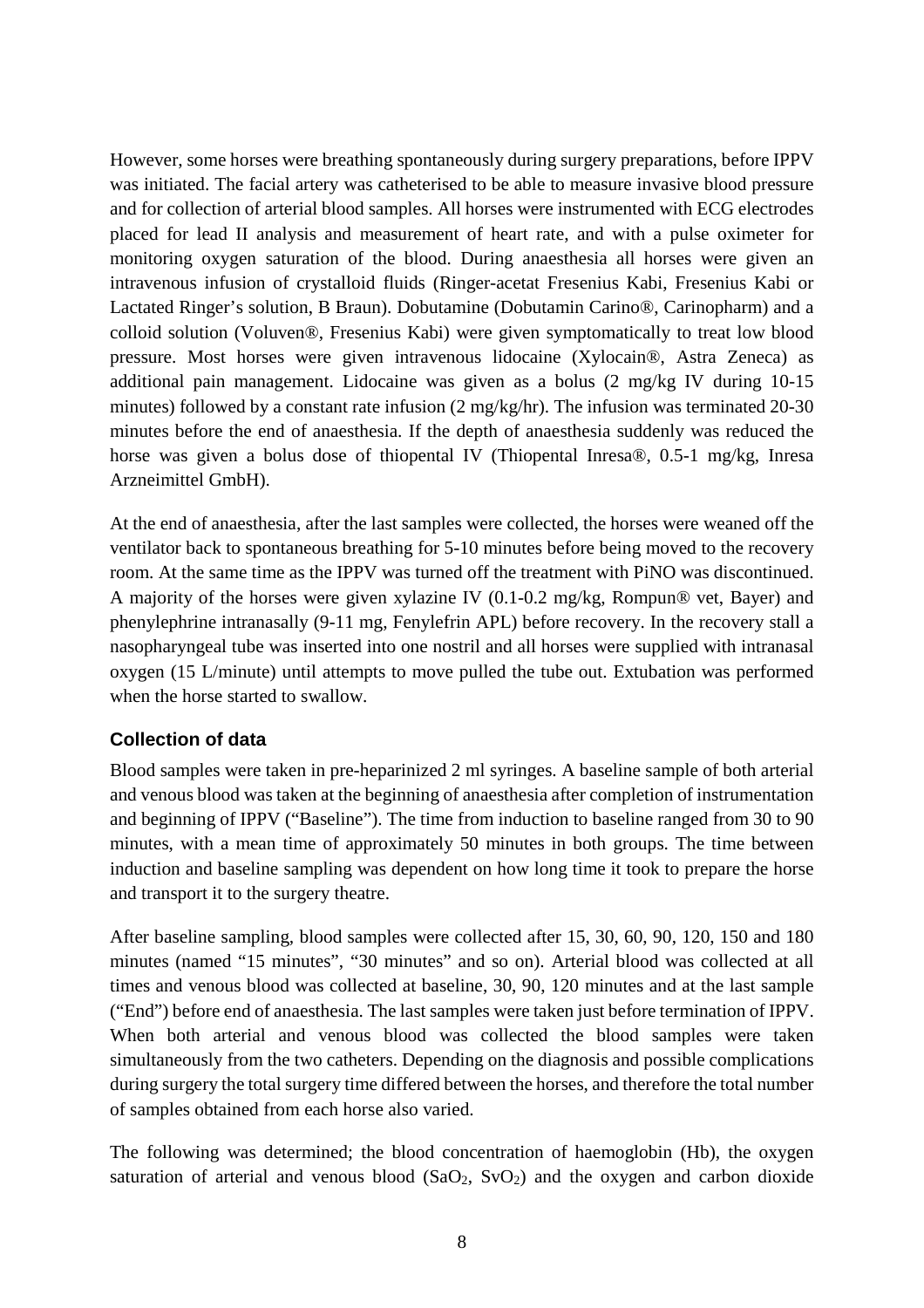tensions in arterial blood (PaO2, PaCO2). Samples were analysed immediately after collection using an ABL90 (Radiometer).

The fraction of inspired oxygen  $(FiO_2)$  and the concentration of end-tidal isoflurane (Et ISO), peak inspiratory pressure (PIP), mean arterial blood pressure (MAP), tidal volume (VT), respiratory rate (RR) and heart rate (HR) were recorded from the monitoring screen at the same time as the blood samples were collected.

# **Nitric oxide**

In the PiNO group delivery of PiNO was started immediately after the baseline sample was collected. Nitric oxide was added to the inhalation gas through a thin tube that went from a delivery device developed by Datex-Ohmeda Research Unit, Helsinki, Finland, (Heinonen *et al.,* 2000) to an adapter on the proximal end of the tracheal tube. Every time the ventilator gave the horse a breath, the positive pressure in the system triggered the delivery device to administer a pulse of nitric oxide. The device was set on giving nitric oxide during the first 45% of every breath.

The nitric oxide was supplied in a cylinder of 2000 ppm NO in  $N_2$  (AGA AB, Sweden).

# **Calculated data**

# *Partial pressure of alveolar oxygen - PAO2*

PAO2 was calculated using the formula:

 $PAO<sub>2</sub> = FiO<sub>2</sub>$  x (atmospheric pressure – 6.27) - (PaCO<sub>2</sub>/0.8)

 $FiO<sub>2</sub>$  is the fraction of inspired oxygen. 6.27 is the water vapour pressure in the alveoli in kPa.  $0.8$  is the respiratory quotient. PaCO<sub>2</sub> is the partial pressure of arterial carbon dioxide.

# *Oxygen content in arterial blood - CaO2*

 $CaO<sub>2</sub>$  was calculated using the formula:

 $CaO<sub>2</sub> = (Hb x 1.36 x SaO<sub>2</sub>) / (100 + 0.227 x PaO<sub>2</sub>)$ 

1.36 is the amount of oxygen in mL that 1 gram of saturated haemoglobin can hold.  $SaO<sub>2</sub>$  is the oxygen saturation of arterial blood. 0.227 is a factor of how much oxygen dissolves in blood plasma. Pa $O_2$  is the partial pressure of oxygen in arterial blood.

#### *F-shunt*

F-shunt was calculated using the formula:

 $F\text{-}shunt = (CcO_2 - CaO_2) / ([CcO_2 - CaO_2]) + 35)$ 

 $CcO<sub>2</sub> = (Hb x 1.36 x ScO<sub>2</sub>/100) + (0.227 x PaO2)$ 

 $ScO<sub>2</sub> = 100%$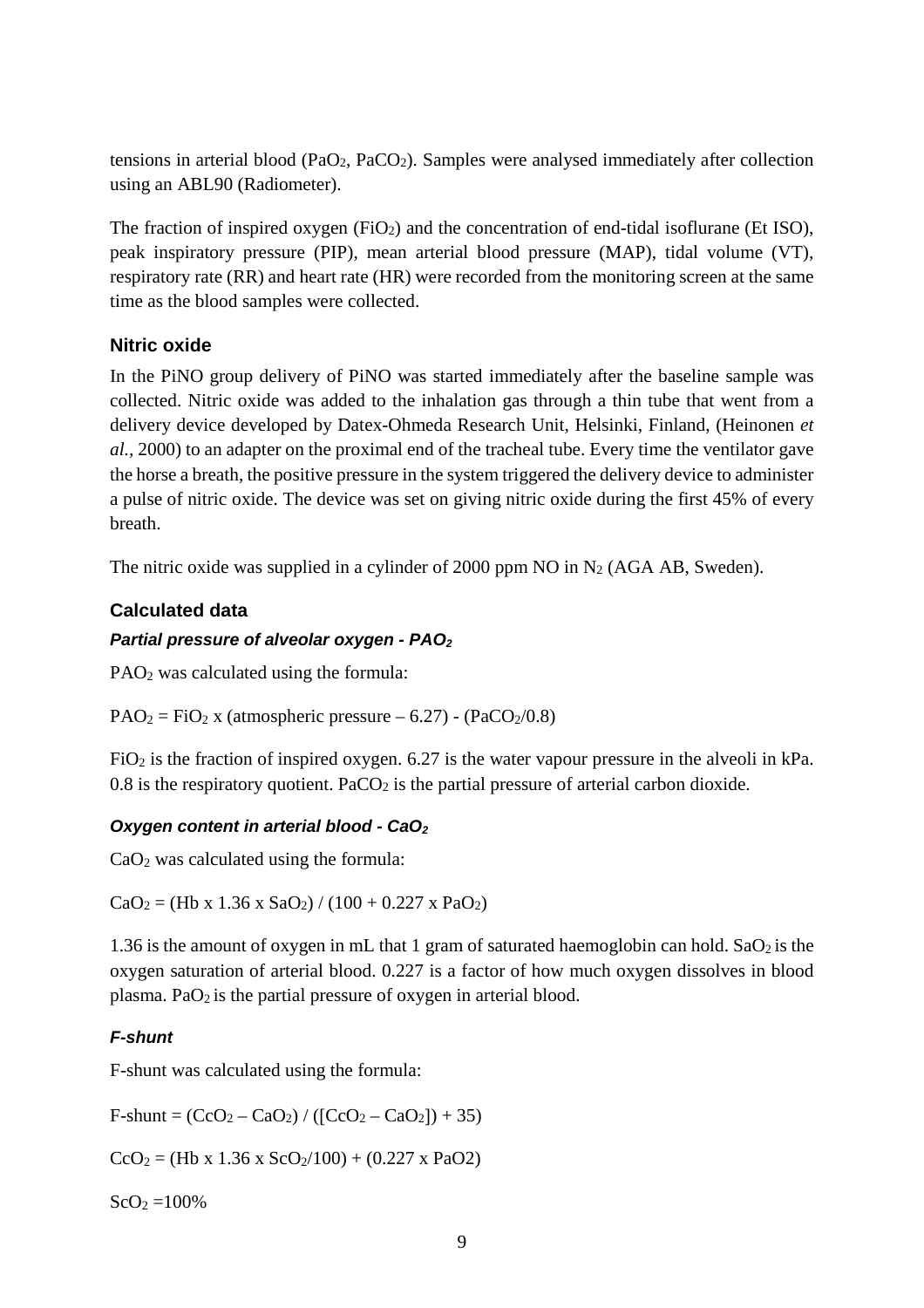$CcO<sub>2</sub>$  is the oxygen content (ml  $L^{-1}$ ) of capillary blood. ScO<sub>2</sub> is the oxygen saturation of capillary blood. 1.36 is the amount of oxygen in mL that 1 gram of saturated haemoglobin can hold.  $0.227$  is a factor of how much oxygen dissolves in blood plasma. PAO<sub>2</sub> is the partial pressure of alveolar oxygen. 35 is a fixed value of  $C(a-v)O_2$  in ml  $L^{-1}$ .

### *Alveolar-arterial oxygen difference - P(A-a)O2*

 $P(A-a)O<sub>2</sub>$  was calculated using the formula:

 $P(A-a)O_2 = PAO_2 - PaO_2$ 

## **Statistics**

All raw data was entered and processed in Microsoft Excel 2011. GraphPad Prism 5 (GraphPad software, USA) was used for all statistical calculations. Mann Whitney test was used to compare the differences between the PiNO and the control group. Friedman test or Wilcoxon test were used to compare differences within the same group between the different time points. The difference was considered significant when  $p<0.05$  with a confidence interval of 95%. Data are presented as mean  $\pm$  SD.

# **RESULTS**

## **Arterial oxygenation**

There were no significant differences at baseline regarding  $P(A-a)O_2$ ,  $PaO_2$ ,  $SaO_2$ ,  $F$ -shunt and CaO2 between horses receiving PiNO and horses in the control group.

The change in  $P(A-a)O_2$  calculated in percent, from baseline to the end of anaesthesia was significantly lower in the group receiving PiNO compared to controls (p=0.0101) (Figure 2). In the PiNO group  $P(A-a)O_2$  decreased with  $12 \pm 22\%$  from baseline to end of anaesthesia compared to an increase of  $10 \pm 29\%$  in the control group. P(A-a)O<sub>2</sub> decreased during anaesthesia in 13 individuals in the PiNO group and increased in two. In four horses in the control group  $P(A-a)O_2$  decreased during anaesthesia and in eleven horses  $P(A-a)O_2$  increased (Figure 1).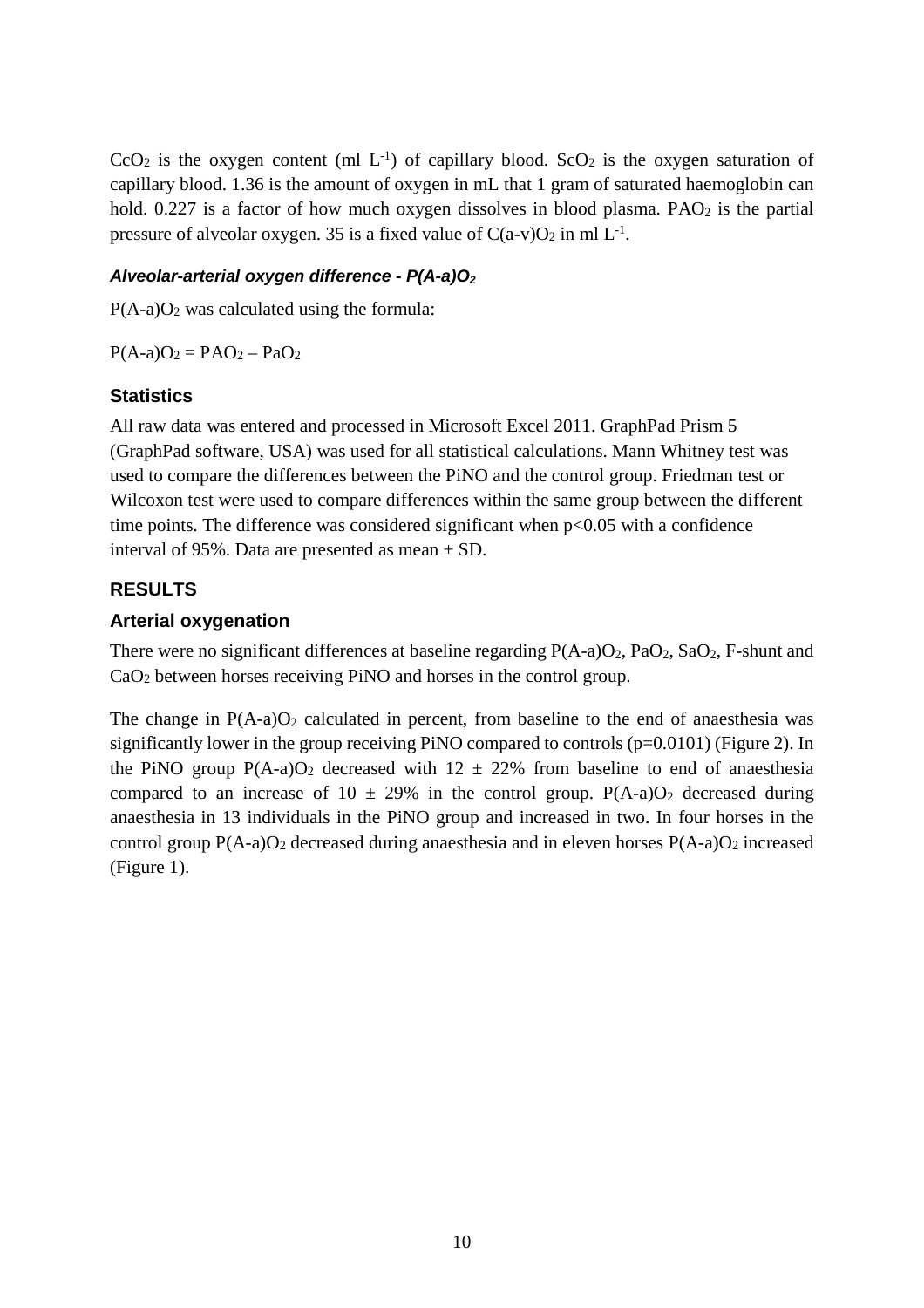

Figure 1. *P(A-a)O2 at baseline and at the end of anaesthesia in individual horses. The left bar in each pair is illustrating baseline and the right bar is illustrating values at the end of anaesthesia. PiNO = horse receiving PiNO during anaesthesia, C = control horse.*



Figure 2. *Mean value and SD of P(A-a)O*<sup>2</sup> *at different time points during anaesthesia (Baseline, 15 minutes after baseline, 30 minutes after baseline and at the end of anaesthesia) in both groups. PiNO = horses receiving PiNO during anaesthesia, Control = control group. \* Significantly different from control group.*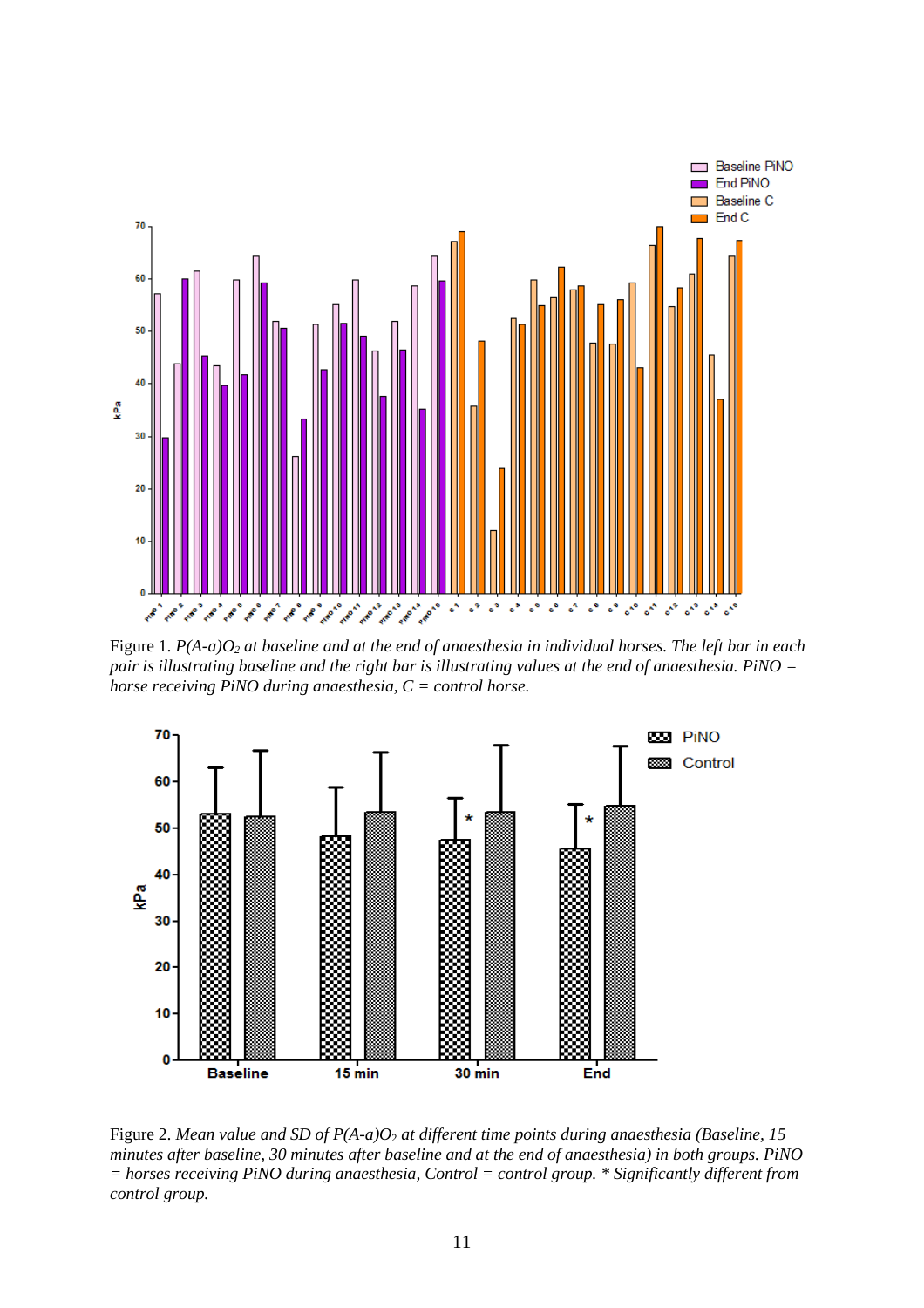The PaO2 increased from baseline to the end of anaesthesia in all horses receiving PiNO. In eight horses in each group PaO<sub>2</sub> was below 8 kPa at the beginning of anaesthesia. In seven of these horses in the PiNO group PaO2 had increased to above 8 kPa at end of anaesthesia. In the eighth horse PaO<sub>2</sub> increased from 5.08 kPa to 6.56 kPa. The PaO<sub>2</sub> decreased in eight horses in the control group during anaesthesia. In eleven horses in the control group  $PaO<sub>2</sub>$  was below 10  $kPa$  at end of anaesthesia, and in nine of them  $PaO<sub>2</sub>$  was below 8 kPa (Table 2).

Table 2*. Number of horses in each group with a PaO2 < 8 kPa, 8-10 kPa and > 10 kPa at Baseline and at the end of anaesthesia ("End"). PiNO = horses receiving PiNO during anaesthesia, Control = control group*

|           | PiNO |    | Control               |     |
|-----------|------|----|-----------------------|-----|
|           |      |    | Baseline End Baseline | End |
| $>10$ kPa | 2    | 11 | 4                     |     |
| 8-10 kPa  | 5    | 3  | 3                     | 2   |
| $< 8$ kPa | 8    | 1  | 8                     |     |

There was a significant difference in  $PaO<sub>2</sub>$  between the groups at the end of anaesthesia (p=0.0144). The PaO<sub>2</sub> increased from Baseline to End in the PiNO group with  $110 \pm 92\%$ , from an actual value of 9.4  $\pm$  7.2 kPa to 18.4  $\pm$  10.4 kPa. There was no significant increase in PaO<sub>2</sub> in the control group from Baseline to End.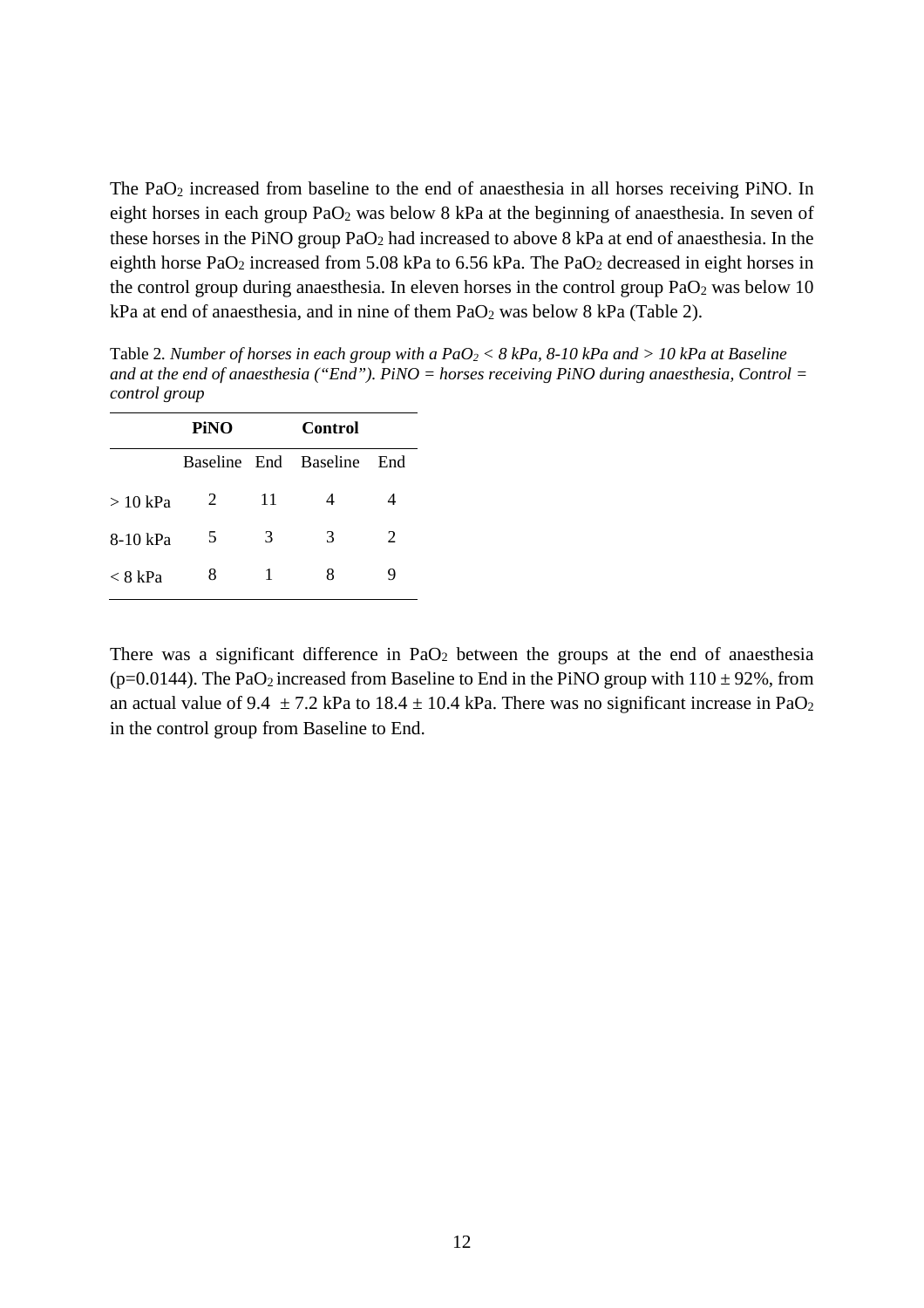

Figure 3. *PaO2 at baseline and at the end of anaesthesia in individual horses. The left bar in each pair is illustrating baseline and the right bar is illustrating the end of anaesthesia. PiNO = horse receiving PiNO during anaesthesia, C = control horse. Red line PaO2 = 8 kPa, green line PaO2= 10 kPa.*



Figure 4*. Mean value and SD of PaO2 at different time points during anaesthesia (Baseline, 15 minutes after baseline, 30 minutes after baseline and at the end of anaesthesia). PiNO = horses receiving PiNO during anaesthesia, Control = control group. \* Significantly different compared to control group. Red dotted line PaO<sub>2</sub> = 8 kPa, green dotted line PaO<sub>2</sub> = 10 kPa.*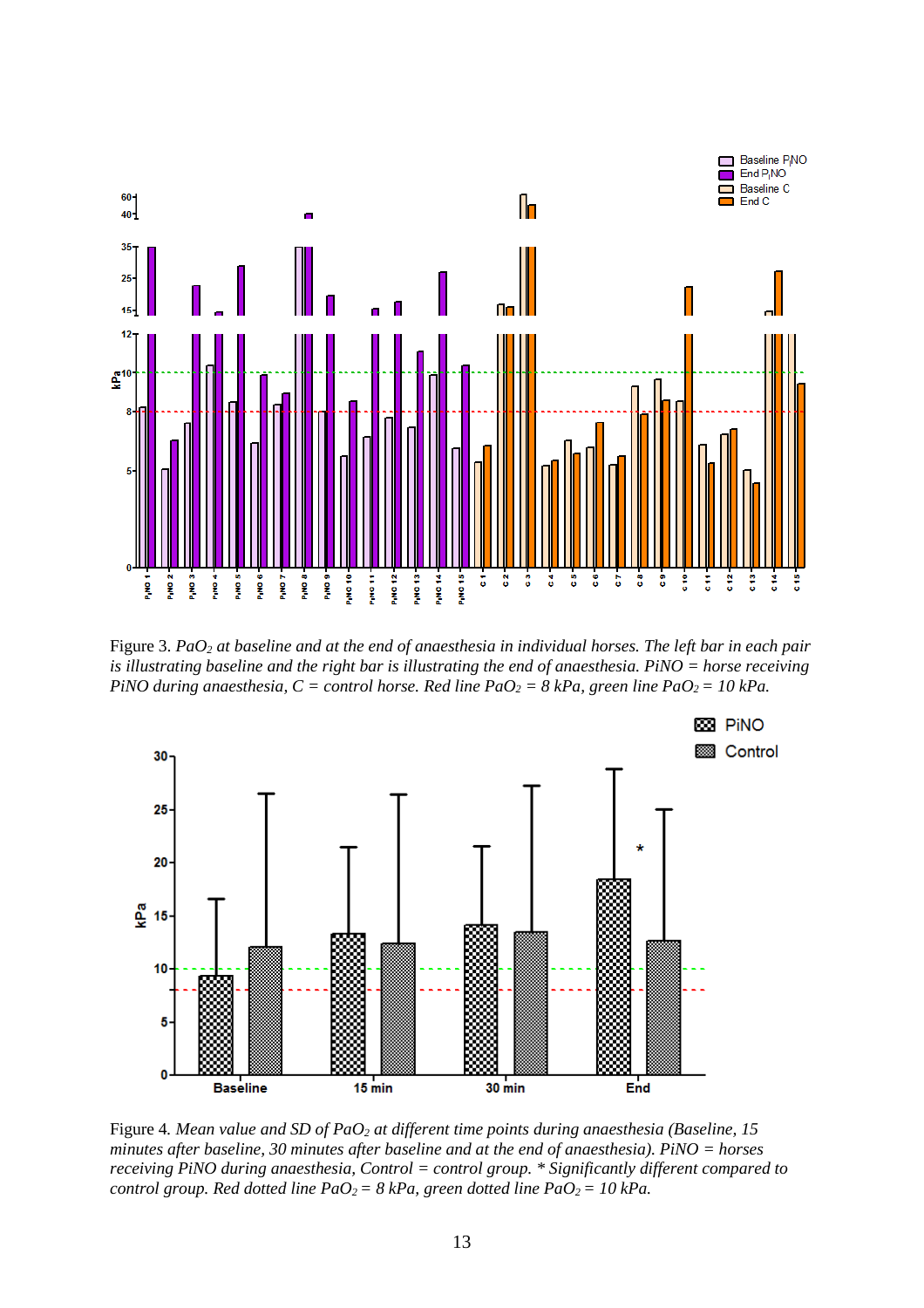There was a significant difference in  $SaO<sub>2</sub>$  between the two groups at all measured times after baseline during anaesthesia (Table 3). In the PiNO group  $SaO<sub>2</sub>$  improved from baseline to the end of anaesthesia in all horses, from a mean value of  $86 \pm 8\%$  to  $94 \pm 5\%$ . In the control group there was no difference in SaO<sub>2</sub> at the end of anaesthesia compared to baseline (85  $\pm$  9% at both baseline and end of anaesthesia) (Table 3, Figure 6).

In the PiNO group  $SaO_2$  was below 90% in ten horses at baseline. In nine of these horses  $SaO_2$ improved to above 90% at the end of anaesthesia. In the tenth horse the  $SaO<sub>2</sub>$  increased from 65% to 78%. In total, SaO2 was above 90% at the end of anaesthesia in 14 horses in the PiNO group. In the control group  $SaO_2$  was below 90% at baseline in ten horses.  $SaO_2$  increased to above 90% at the end of anaesthesia in one of these and stayed below 90% in the other nine control horses. In one horse in the control group  $SaO<sub>2</sub>$  decreased from 92% to 89% during anaesthesia. In total, five horses in the control group had a  $SaO<sub>2</sub>$  above 90% at the end of anaesthesia (Figure 5).



Figure 5. *SaO2 at baseline and at the end of anaesthesia for each individual horse. The left bar in each pair is illustrating baseline and the right bar is illustrating the end of anaesthesia. PiNO = horse receiving PiNO during anaesthesia, C = control horse. Red dotted line*  $SaO<sub>2</sub> = 90\%$ *.*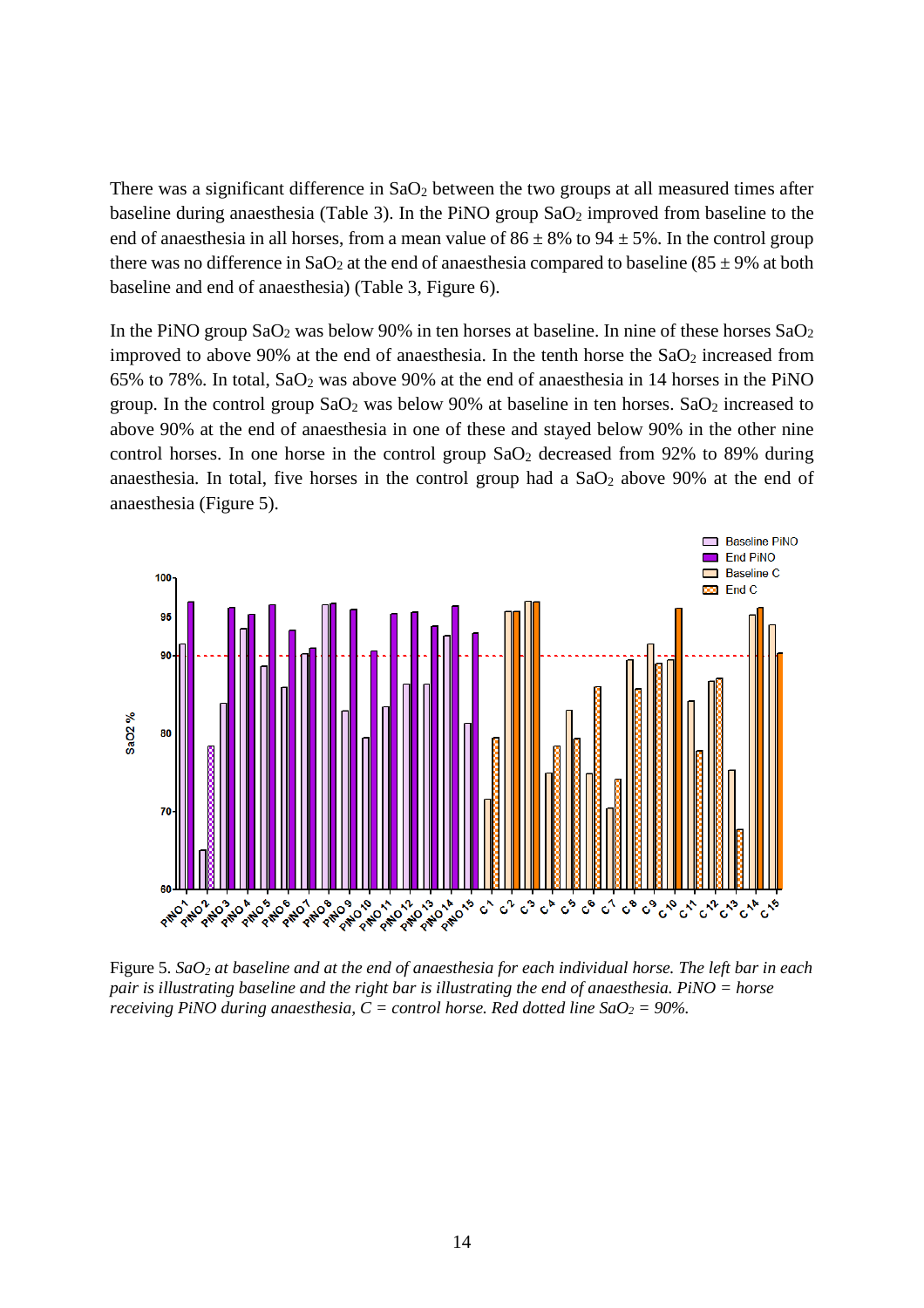

Figure 6. *Mean value and SD of SaO2 at each measured time point during anaesthesia (Baseline, 15 minutes after baseline, 30 minutes after baseline and at the end of anaesthesia) in both groups. Red dotted line SaO2 = 90%. PiNO = horses receiving PiNO during anaesthesia, Control = control horses. \* Significantly different compared to control group (p<0.05).*

In the PiNO group  $CaO<sub>2</sub>$  increased significantly from baseline to the end of anaesthesia  $(p<0.01)$ . Comparison of changes in CaO<sub>2</sub> between the groups, calculated in percent during anaesthesia showed a significant difference at 30 minutes after baseline  $(p=0.0279)$  and a tendency to significance at the end of anaesthesia (p=0.0512) (Table 3).

There was a significant difference in F-shunt between horses receiving PiNO and the control horses at the end of anaesthesia (p=0.0062). In the PiNO group the F-shunt decreased with 23  $\pm$  16% during anaesthesia, from an actual value of 46  $\pm$  9% to 35  $\pm$  7%. In the control group the F-shunt increased with  $3 \pm 15$ %, from an actual value of  $48 \pm 14$ % to  $49 \pm 14$ %. The Fshunt decreased in 13 horses in the PiNO group from baseline to the end of anaesthesia, compared to seven horses in the control group (Figure 7).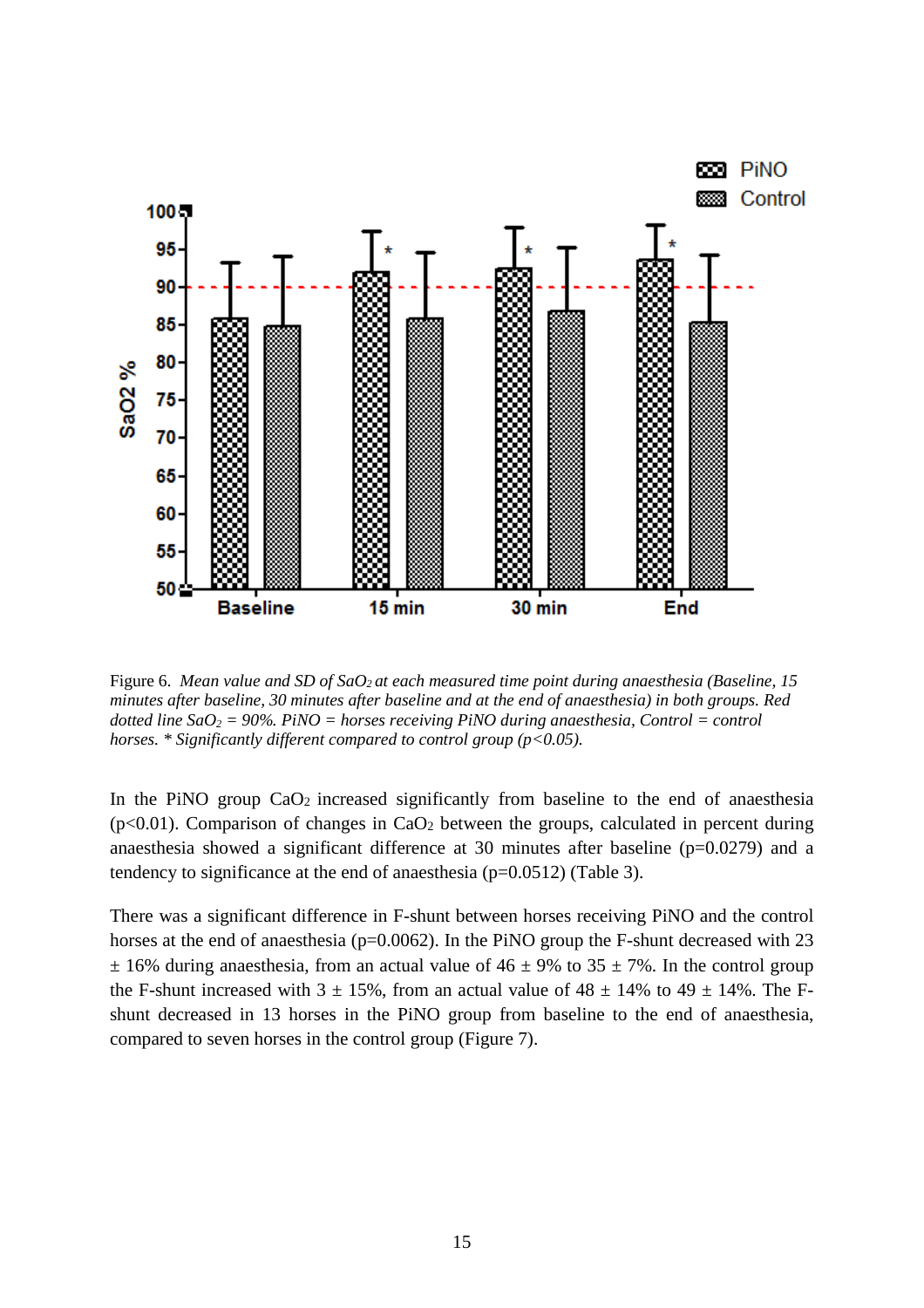

Figure 7. *Individual changes in F-shunt in percent, from baseline to the end of anaesthesia. PiNO = horse receiving PiNO during anaesthesia, C = control horse.*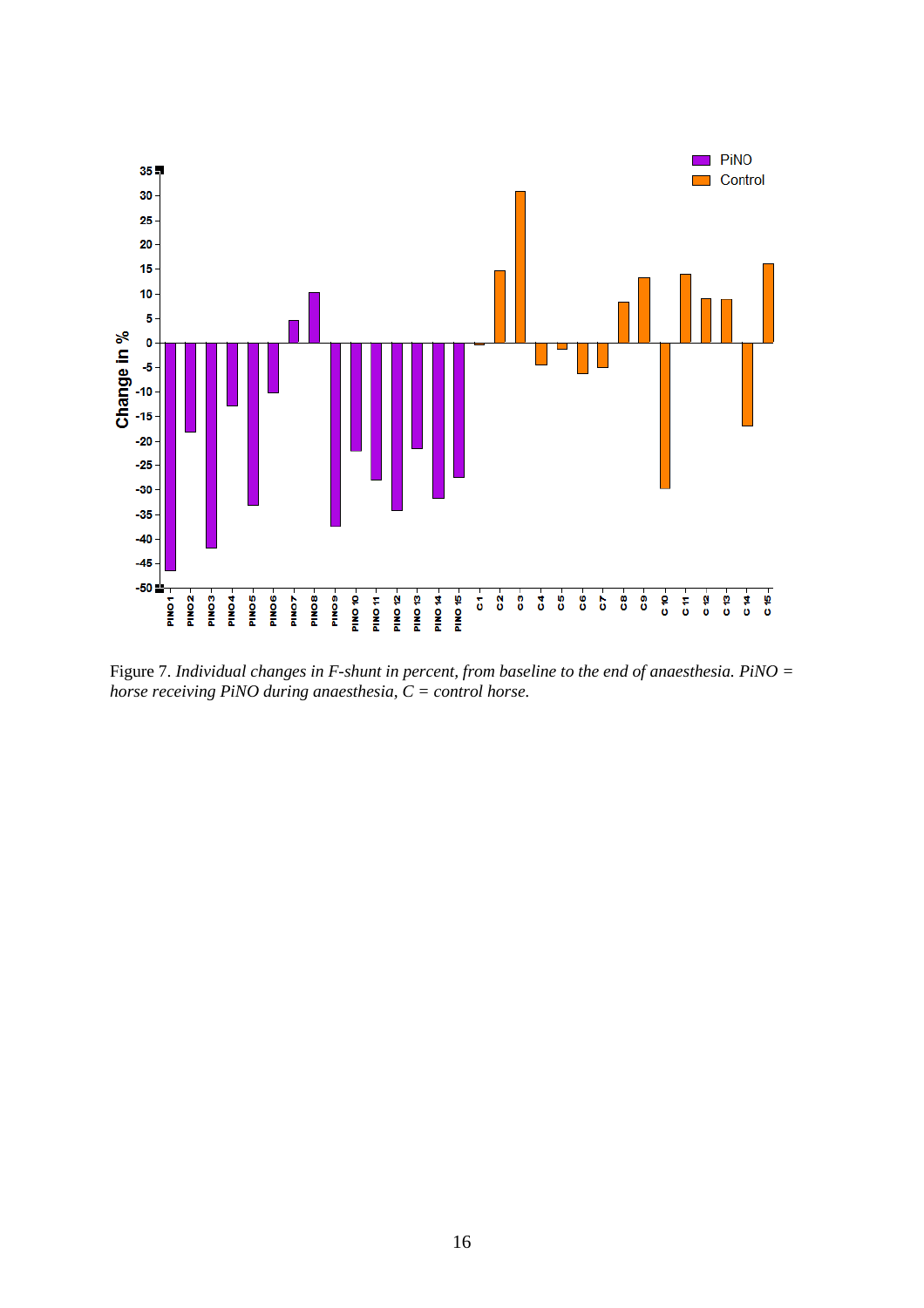|               | <b>Group Parameter</b>                  | <b>Baseline</b>    | $\boldsymbol{n}$ | $15 \text{ min}$                   | $\boldsymbol{n}$ | <b>30 min</b>        | $\boldsymbol{n}$ | End                                       | $\boldsymbol{n}$ |
|---------------|-----------------------------------------|--------------------|------------------|------------------------------------|------------------|----------------------|------------------|-------------------------------------------|------------------|
| PiNO          | $P(A-a)O_2$<br>kPa                      | $53.1 \pm 10.1$ 15 |                  | $48.3 \pm 10.6$                    |                  |                      |                  | 15 $47.4 \pm 9.1$ * 15 $45.5 \pm 9.6$ *** | 15               |
| $\mathcal{C}$ | $P(A-a)O_2$<br>kPa                      |                    |                  | $52.6 \pm 14.1$ 15 $53.4 \pm 13.0$ | 15               | $53.5 \pm 14.5$      | 15               | $54.9 \pm 12.8$                           | 15               |
| PiNO          | $PaO2$ kPa                              | $9.4 \pm 7.2$      | 15               | $13.3 \pm 8.2$ *                   |                  | 15 $14.2 \pm 7.4$ ** |                  | 15 $18.4 \pm 10.4$ ***                    | -15              |
| $\mathcal{C}$ | PaO <sub>2</sub> kPa                    | $12.1 \pm 14.5$ 15 |                  | $12.4 \pm 14.0$                    | 15               | $13.5 \pm 13.8$      | 15               | $12.6 \pm 12.4$                           | 15               |
| PiNO          | $SaO2$ %                                | $86 \pm 8$         | 15               | $92 \pm 5$ *                       | 15               | $93 \pm 5$ **        | 15               | $94 \pm 5$ ***                            | 15               |
| $\mathcal{C}$ | $SaO2$ %                                | $85 \pm 9$         | 15               | $86 \pm 9$                         | 15               | $87 \pm 8$           | 15               | $85 \pm 9$                                | 15               |
|               | PiNO CaO <sub>2</sub> mL L <sup>-</sup> | $132 \pm 32$       | 15               | $136 \pm 28$                       | 15               | $155 \pm 40$ **      | 15               | $160 \pm 35$ **                           | 15               |
| $\mathcal{C}$ | $CaO2 mL L- 147 \pm 29$                 |                    | 15               | $147 \pm 29$                       | 15               | $152 \pm 27$         | 15               | $153 \pm 22$                              | 15               |
| PiNO          | F-shunt %                               | $46 \pm 9$         | 15               | $37 \pm 7$ ** $\blacksquare$       | 15               | $37 \pm 8$ **        | 15               | $35 \pm 7$ **                             | 15               |
| $\mathcal{C}$ | F-shunt %                               | $48 \pm 14$        | 15               | $47 \pm 13$                        | 15               | $46 \pm 13$          | 15               | $49 \pm 14$                               | 15               |

Table 3. *Mean value ± SD at each measured time point during anaesthesia (Baseline, 15 minutes after baseline, 30 minutes after baseline and at the end of anaesthesia) in both groups*

 $PiNO =$  horses receiving PiNO during anaesthesia,  $C =$  control horses. \* Significantly different compared to baseline.  $\blacksquare$  Significantly different compared to control group. \*/ $\blacksquare$  p<0.05, \*\*/ $\blacksquare$  $p<0.01$ , \*\*\*/ $p<0.001$ .

#### **Ventilation and circulation**

There was no significant difference between the two groups regarding ventilation parameters (PIP,  $V_E$ , PaCO<sub>2</sub>, Et ISO and FiO<sub>2</sub>) during anaesthesia. Mean values of the different parameters are presented in Table 4. In both groups the horses were hypercapnic ( $PaCO<sub>2</sub> > 6$  kPa) (Moens 2013) during the whole course of anaesthesia.

There was a significant difference in the concentration of haemoglobin (Hb) between horses in the PiNO group and in the control group at baseline and at 15 minutes after baseline, control horses having a higher Hb than PiNO horses. Regarding heart rate (HR) and mean arterial pressure (MAP) there was no significant difference between the two groups at any time during anaesthesia.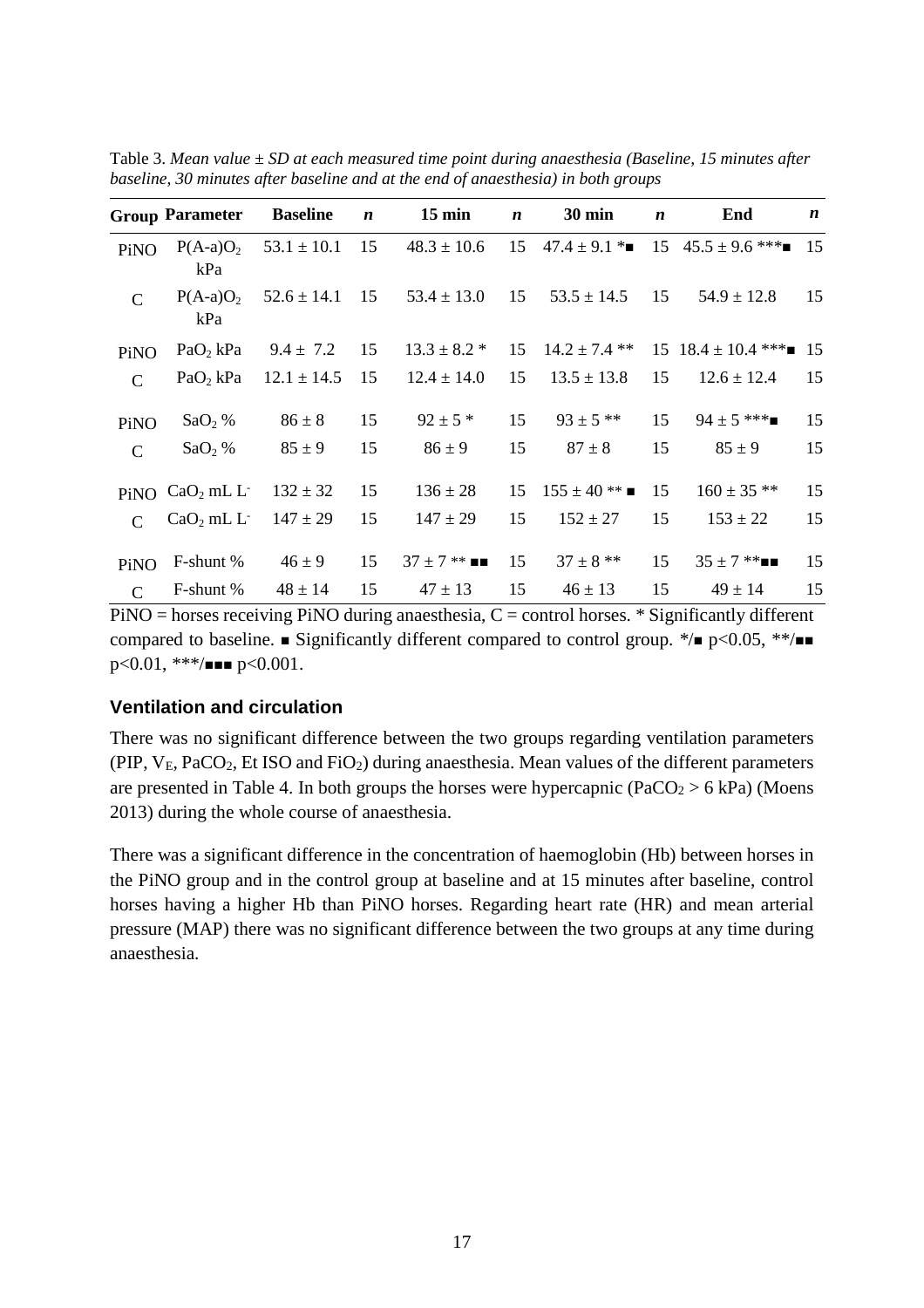| Group         | <b>Parameter</b>         | <b>Baseline</b> | $\boldsymbol{n}$ | $15$ min        | $\boldsymbol{n}$ | <b>30 min</b>     | $\boldsymbol{n}$ | End               | $\boldsymbol{n}$ |
|---------------|--------------------------|-----------------|------------------|-----------------|------------------|-------------------|------------------|-------------------|------------------|
| PiNO          | $V_E L min^{-1}$         | $35 \pm 9$      | 15               | $33 \pm 7$      | 15               | $34 \pm 7$        | 15               | $35 \pm 8$        | 15               |
| $\mathbf C$   | $V_E L min^{-1}$         | $36 \pm 8$      | 15               | $38 \pm 9$      | 15               | $39 \pm 11$       | 15               | $40 \pm 10$       | 15               |
| PiNO          | $PIP$ cmH <sub>2</sub> O | $28 \pm 7$      | 15               | $26 \pm 5$      | 15               | $26 \pm 7$        | 15               | $26 \pm 6$        | 15               |
| $\mathbf C$   | $PIP$ cmH <sub>2</sub> O | $29 \pm 5$      | 15               | $28 \pm 6$      | 15               | $27 \pm 6$        | 15               | $26 \pm 7$        | 15               |
| PiNO          | PaCO <sub>2</sub> kPa    | $7.6 \pm 1.4$   | 15               | $7.8 \pm 1.4$   | 15               | $7.7 \pm 1.2$     | 15               | $7.9 \pm 1.1$     | 15               |
| $\mathbf C$   | $PaCO2$ kPa              | $7.8 \pm 1.2$   | 15               | $8.0 \pm 1.2$   | 15               | $7.8 \pm 1.1$     | 15               | $8.0 \pm 1.4$     | 15               |
| PiNO          | Hb $g L^{-1}$            | $110 \pm 20$    | 15               | $106 \pm 18$    | 15               | $120 \pm 28$      | 15               | $121 \pm 24$      | 15               |
| $\mathcal{C}$ | Hb $g L^{-1}$            | $124 \pm 18$    | 15               | $123 \pm 18$    | 15               | $126 \pm 15$      | 15               | $130 \pm 16$      | 15               |
| PiNO          | HR beats<br>$min-1$      | $39 \pm 7$      | 15               | $42 \pm 12$     | 15               | $42 \pm 9$        | 15               | $42 \pm 10$       | 15               |
| $\mathbf C$   | HR beats<br>$min-1$      | $37 \pm 5$      | 15               | $39 \pm 5$      | 15               | $41 \pm 5$ *      | 15               | $41 \pm 9$        | 15               |
| PiNO          | $F_iO_2$                 | $0.73 \pm 0.08$ | 15               | $0.72 \pm 0.08$ | 15               | $0.72 \pm 0.07$   | 15               | $0.75 \pm 0.07$   | 15               |
| $\mathbf C$   | $F_iO_2$                 | $0.76 \pm 0.09$ | 15               | $0.77 \pm 0.08$ | 15               | $0.78 \pm 0.08$ * | 15               | $0.79 \pm 0.07$ * | 15               |
| PiNO          | Et ISO                   | $1.0 \pm 0.3$   | 15               | $1.0 \pm 0.3$   | 15               | $0.9 \pm 0.3$     | 15               | $1.1 \pm 0.3$     | 15               |
| $\mathbf C$   | Et ISO                   | $1.0 \pm 0.2$   | 15               | $0.9 \pm 0.2$   | 15               | $1.0 \pm 0.2$     | 15               | $1.1 \pm 0.2$ *   | 15               |
| PiNO          | MAP mmHg                 | $72 \pm 20$     | 15               | $79 \pm 20$ *   | 15               | $83 \pm 17$ **    | 15               | $82 \pm 18$ **    | 15               |
| $\mathbf C$   | MAP mmHg                 | $76 \pm 22$     | 15               | $84 \pm 16$     | 15               | $86 \pm 14$       | 15               | $87 \pm 15$ *     | 15               |

Table 4. *Ventilation and circulation data presented in mean value ± SD for both groups at each measured time point during anaesthesia (Baseline, 15 minutes after baseline, 30 minutes after baseline and at the end of anaesthesia)*

 $PiNO =$  horses receiving  $PiNO$  during anaesthesia,  $C =$  control horses. \* Significantly different compared to baseline.  $\blacksquare$  Significantly different compared to control group. \*/ $\blacksquare$  p<0.05, \*\*/ $\blacksquare$  $p<0.01$ , \*\*\*/ $\blacksquare$   $p<0.001$ .

#### **Outcome**

In Table 5 the outcome of each horse is presented. The horses were classified as "survived" if they were alive seven days post-surgery. Of the 30 horses included in the study 24 were sent home from the hospital, 13 horses in the PiNO group and eleven horses in the control group. One horse was euthanized during surgery due to bad prognosis, one horse was euthanized in recovery due to an abdominal hernia, one horse died in recovery and three horses were euthanized within seven days after surgery due to complications or bad prognosis.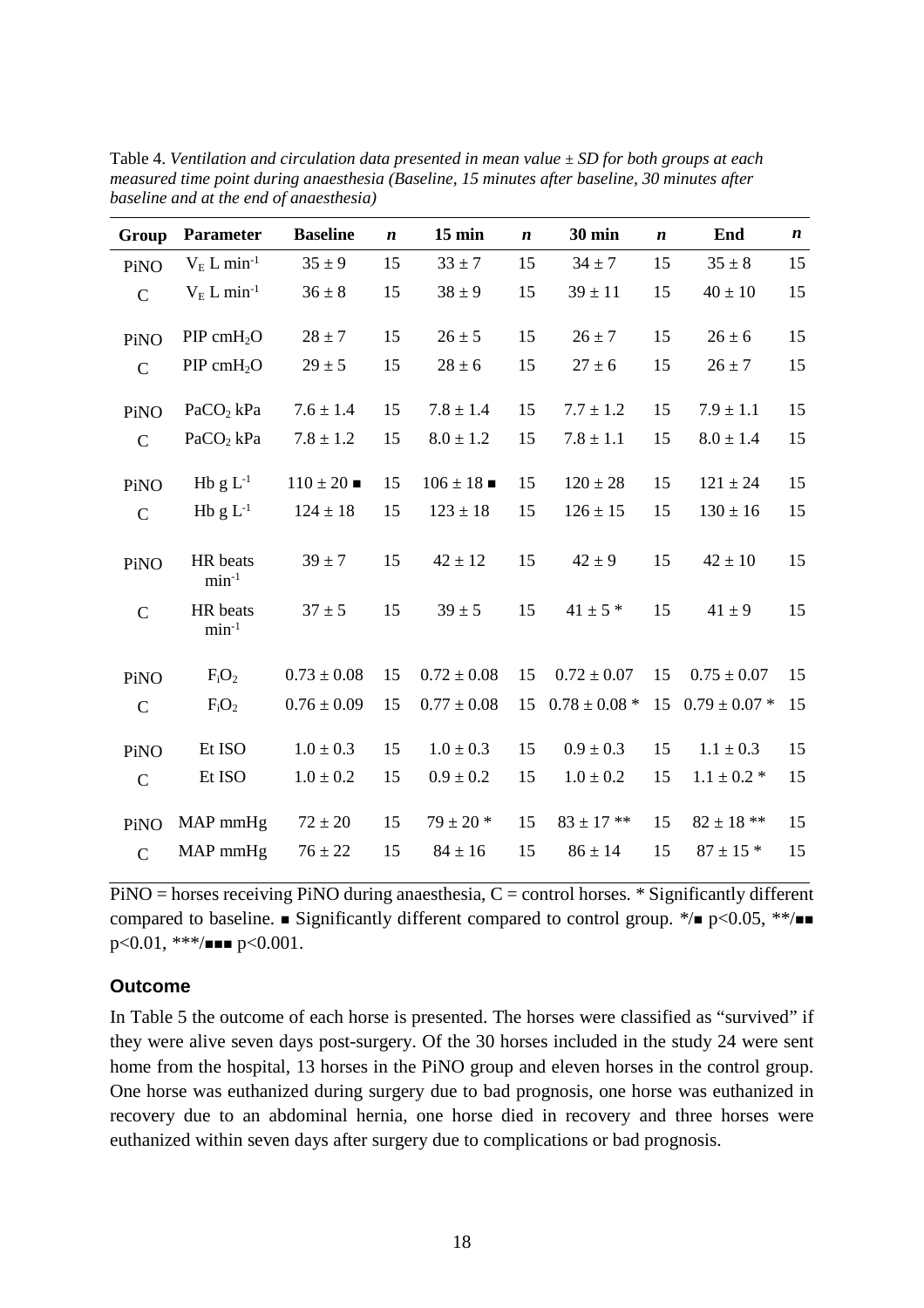The length of anaesthesia ranged from 100-320 minutes in the PiNO group, with a mean length of 220 minutes and from 140-310 minutes in the control group with a mean length of 200 minutes.

Post-surgery complications seen in both groups included colic, diarrhoea, fever, impaction, laminitis, colitis, ileus, endotoxaemia and wound infection.

| <b>Horse</b>       | Length of<br>anaesthesia (min) | <b>Complications</b>                              | <b>Outcome</b>            |
|--------------------|--------------------------------|---------------------------------------------------|---------------------------|
| PiNO <sub>1</sub>  | 178                            |                                                   | Survived                  |
| PiNO <sub>2</sub>  | 268                            | Colic, diarrhoea, fever, small colon<br>impaction | Survived                  |
| PiNO <sub>3</sub>  | 167                            |                                                   | Survived                  |
| PiNO <sub>4</sub>  | 100                            |                                                   | Survived                  |
| PiNO <sub>5</sub>  | 222                            |                                                   | Survived                  |
| PiNO <sub>6</sub>  | 323                            | Colic, ileus                                      | Survived                  |
| PiNO <sub>7</sub>  | 300                            | Laminitis                                         | Euthanized post surgery   |
| PiNO <sub>8</sub>  | 197                            |                                                   | Survived                  |
| PiNO <sub>9</sub>  | 165                            |                                                   | Survived                  |
| PiNO <sub>10</sub> | 260                            | Colic, ileus                                      | Survived                  |
| PiNO <sub>11</sub> | 325                            | Fever                                             | Survived                  |
| <b>PiNO 12</b>     | 110                            |                                                   | Euthanized during surgery |
| PiNO <sub>13</sub> | 235                            | Colitis                                           | Survived                  |
| <b>PiNO 14</b>     | 237                            |                                                   | Survived                  |
| <b>PiNO 15</b>     | 155                            | Colic                                             | Survived                  |
| C <sub>1</sub>     | 275                            |                                                   | Died in recovery          |
| C <sub>2</sub>     | 150                            |                                                   | Survived                  |
| C <sub>3</sub>     | 157                            |                                                   | Survived                  |
| C <sub>4</sub>     | 200                            |                                                   | Survived                  |
| C <sub>5</sub>     | 145                            |                                                   | Survived                  |
| C <sub>6</sub>     | 310                            |                                                   | Euthanized in recovery    |

Table 5. *Length of anaesthesia, post-surgery complications (if any) and final outcome of surgery for individual horses*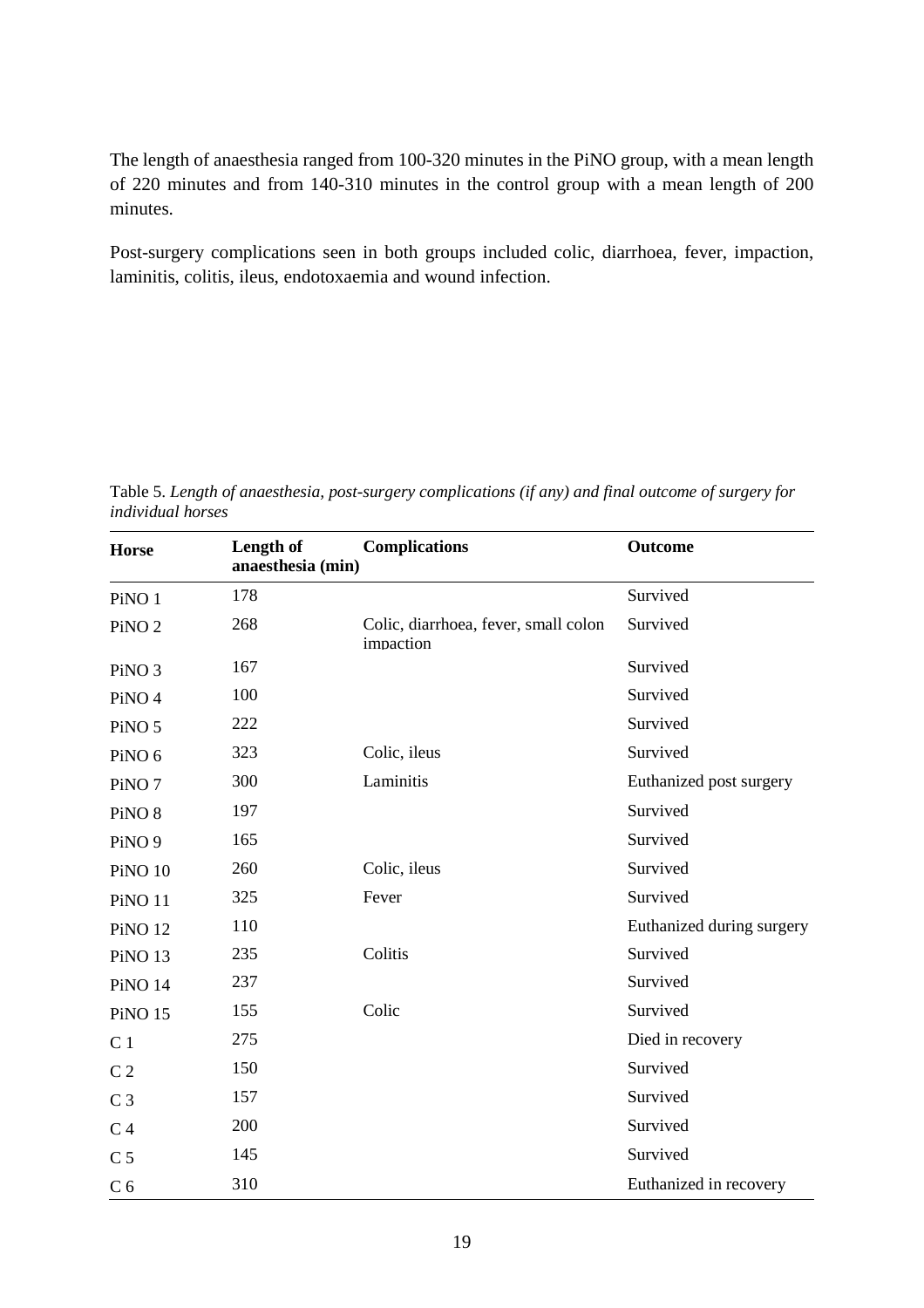| C <sub>7</sub>  | 219 | Repeated abdominal surgery due to<br>large colon impaction, laminitis, fever | Survived                |
|-----------------|-----|------------------------------------------------------------------------------|-------------------------|
| C <sub>8</sub>  | 180 | Colic, ileus, endotoxaemia, laminitis                                        | Euthanized post surgery |
| C <sub>9</sub>  | 250 | Ileus                                                                        | Survived                |
| C <sub>10</sub> | 138 |                                                                              | Survived                |
| C <sub>11</sub> | 140 |                                                                              | Survived                |
| C 12            | 253 |                                                                              | Survived                |
| C <sub>13</sub> | 137 | Colic, diarrhoea                                                             | Survived                |
| C 14            | 215 | Fever, surgical site infection, colic                                        | Survived                |
| C 15            | 189 | Colic, ileus                                                                 | Euthanized post surgery |

 $PiNO =$  horses receiving PiNO during anaesthesia,  $C =$  control horses

#### **DISCUSSION**

The aim of the study was to evaluate the effect of PiNO on arterial oxygenation and vascular shunt during IPPV in colic horses undergoing abdominal surgery. The results showed an improved arterial oxygenation and a decreased vascular shunt in horses receiving PiNO during IPPV compared to control horses only receiving IPPV. These results confirm the hypothesis of the study.

In line with a previous study by Wiklund et al*.* (2017) where the effect of PiNO was studied in spontaneously breathing colic horses during abdominal surgery, the PaO<sub>2</sub> and SaO<sub>2</sub> increased in all horses receiving PiNO during IPPV. Eight horses in each group had a  $PaO<sub>2</sub>$  at baseline that would be defined as hypoxaemia  $(\langle 8 \text{ kPa} \rangle)$  (Hubbel & Muir, 2015). At the end of anaesthesia only one horse in the PiNO group were hypoxaemic compared to nine horses in the control group.

There was a significant difference in  $CaO<sub>2</sub>$  between the groups at 30 minutes of anaesthesia and although there was a tendency to significant effect at the end of anaesthesia ( $p=0.0512$ ) it was not as apparent as previously reported during spontaneous breathing (Wiklund *et al*., 2017). Cardiac output was not measured in the clinical cases and although  $CaO<sub>2</sub>$  was improved in the PiNO treated horses no conclusions on the effect on oxygen delivery to the tissues can be made in this study. In the present study the  $CaO<sub>2</sub>$  mean value increased significantly by 23% in the PiNO group and slightly but not significantly with 8% in the control group from baseline to end of anaesthesia, while in the study by Wiklund et al. (2017) the  $CaO<sub>2</sub>$  in the PiNO group increased with 3% and the control group decreased with 13%. When comparing these results regarding  $CaO<sub>2</sub>$  in the two studies it indicates that the differences may be affected by the different ventilation modes used, with IPPV leading to higher baseline  $CaO<sub>2</sub>$  in both groups in the present study compared to the previous study, where horses were breathing spontaneously. This is in line with the results in a study made by Edner et al (2005), comparing the effect of IPPV and spontaneous breathing on physiological parameters in horses during general anaesthesia. Sa $O_2$ , Pa $O_2$  and Hb determine Ca $O_2$ , and in the study by Edner et al. (2005) the group receiving IPPV showed higher  $PaO<sub>2</sub>$  and  $SaO<sub>2</sub>$  compared to the spontaneously breathing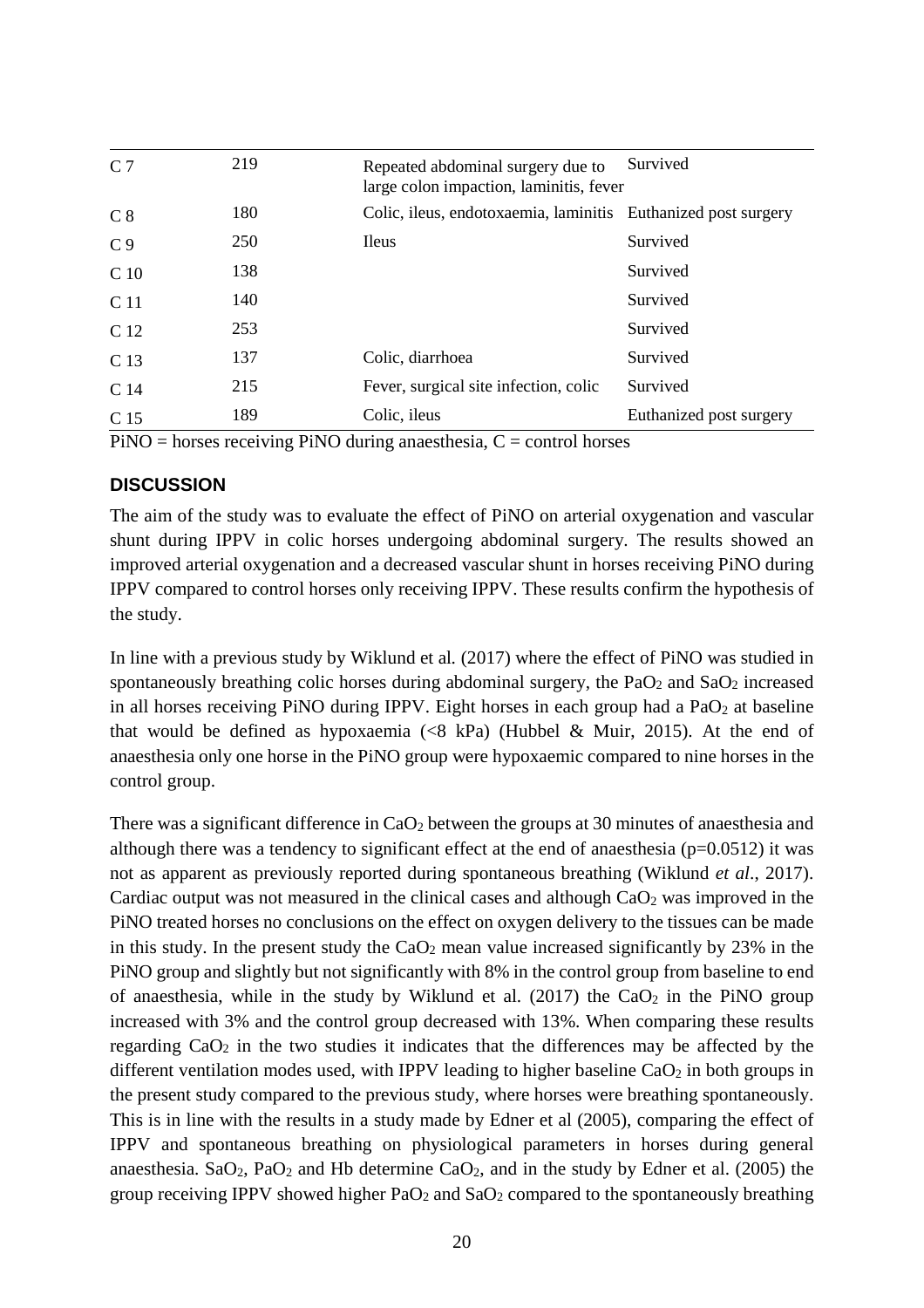horses, but there was no difference in Hb between the groups. In the present study, the Hb concentration is a factor that also may have affected the  $CaO<sub>2</sub>$ , control horses having a higher Hb through the course of anaesthesia. Despite this, the  $CaO<sub>2</sub>$  in the control horses was lower. Possible reasons for the differences in Hb between the groups are many. Since horses have the ability to accumulate and also release a large portion of the red blood cells in the spleen, large variations can be seen. Low Hb is usually caused by anaemia, but can also be caused by an accumulation of red blood cells in the spleen caused by drugs (Whitney 2012). Premedication and induction of anaesthesia in this study followed a predetermined protocol used at the clinic, but not all horses received exactly the same premedication. Some horses received acepromazine as a part of the premedication, which is not included in the clinic's standard protocol for colic horses since the drug impair the vascular function, including vasodilatation and accumulation of red blood cells in the spleen. Even though six horses in the PiNO group were given acepromazine compared to only two horses in the control group, these six horses did not have a lower mean Hb concentration than the rest of the horses in the PiNO group. Thus, although acepromazine can lead to a lower Hb concentration it was not the reason for the significantly lower Hb in the PiNO group in this study. Causes of high Hb are dehydration, endotoxaemia and contraction of the spleen due to excitement, exercise, stress or pain (Whitney 2012). One study has also shown that horses with strangulating obstruction compared to healthy horses and to horses with non-strangulating obstruction had a significantly higher level of Hb (Kyaw *et al.,* 2008). Given that Hb would have been equal in both groups in the present study, the effect on CaO2 in the PiNO group probably would have been greater.

Although IPPV might have a positive effect on oxygenation one must take into account the negative effects that IPPV has on circulation when evaluating the results in the present study. It has been reported that IPPV impairs cardiovascular function and oxygen delivery compared to spontaneous breathing (Steffey *et al.,* 1977; Steffey *et al.,* 1992; Mizuni *et al.,* 1993; Edner *et al.,* 2005). IPPV may thus alter the effect of PiNO negatively compared to the effect in spontaneously breathing horses.

Ventilation parameters were within normal ranges for horses in dorsal recumbency in both groups (Kerr & McDonell, 2009). Slight hypercapnia was measured in both groups during the entire anaesthesia, with a mean  $PaCO<sub>2</sub>$  of 7.6-8 kPa, but these values are within the expected range of PaCO<sub>2</sub> in mechanically ventilated horses in dorsal recumbency (Kerr & McDonell, 2009; Moens 2013). Mild hypercapnia (7.3-8.7 kPa (Khanna *et al.,* 1995)), as seen in this study, is likely beneficial during anaesthesia. Studies have shown that mild hypercapnia has a stimulating effect on the cardiovascular system and reduces the vasodilating effect of the inhalant drug (Wagner *et al.,*1990, Khanna *et al.,* 1997). Since there was no significant difference between the two groups regarding ventilation parameters it indicates that PiNO does not affect ventilation, which is in line with previous studies (Nyman *et al.,* 2012).

One factor regarding ventilation that may influence the results is the time that passed from induction of anaesthesia to start of IPPV. Several horses in both groups were initially spontaneously breathing during surgical preparations before IPPV was initiated. The reasons for the variations between individuals were different preferences of staff, time taken for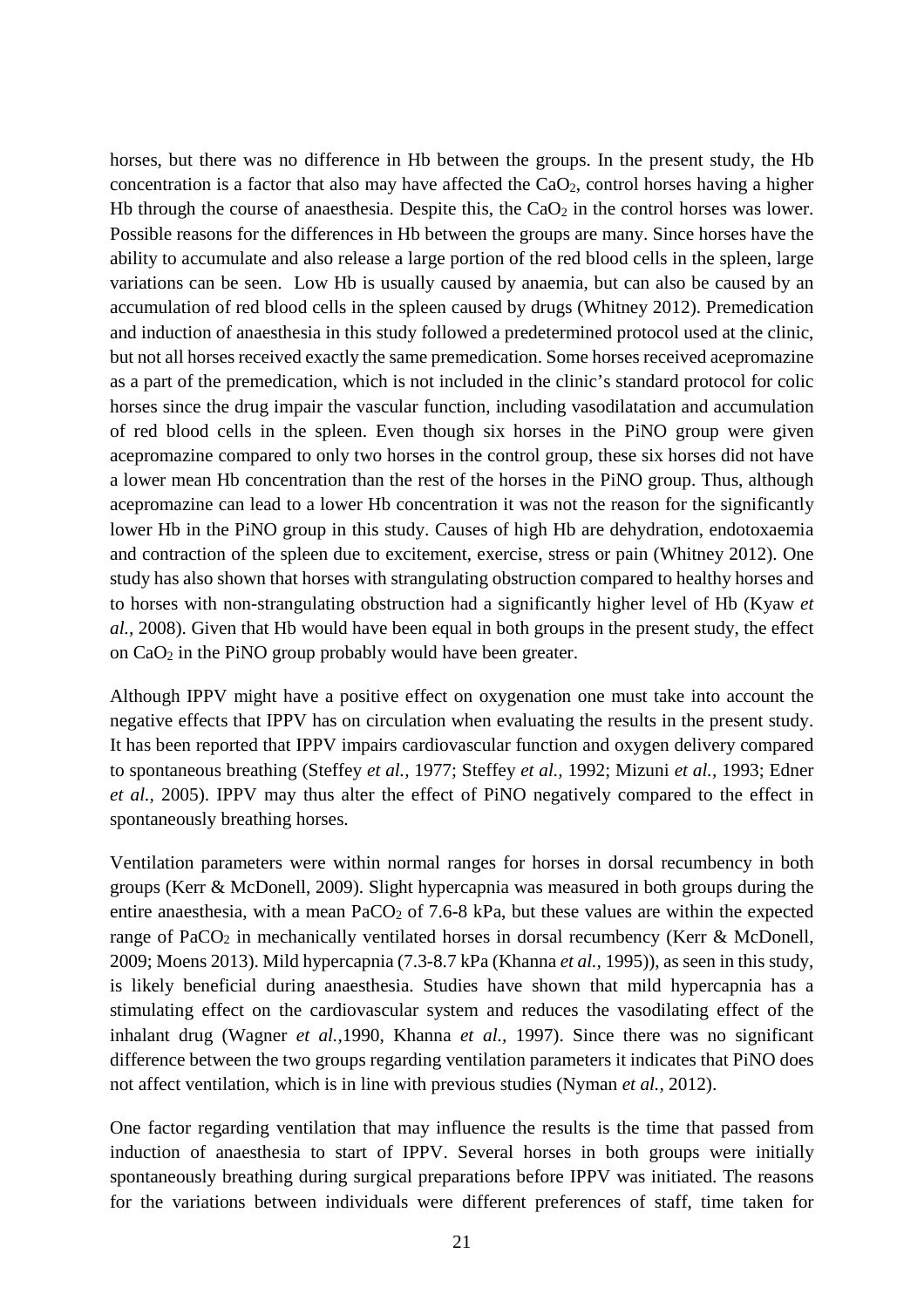preparations, complications occurring at the beginning of anaesthesia and the current clinical situation. This is likely a factor that could influence the results for some individuals, since it has been shown that an immediate start of IPPV after induction of anaesthesia is advantageous for the gas exchange, compared to a delayed start of IPPV (Day 1995; Wolff & Moens, 2010).

One factor that complicated the delivery of NO during surgery was the occurrence of spontaneous breaths during IPPV in some horses. The device that delivered NO could not deliver NO on every breath if the respiratory rate was more than 8 per minute, because the timespan between the breaths became too short. Since the actual dose of NO delivered to the horses was not measured it is not possible to exactly know the amount of NO for every horse, and whether the spontaneous breaths affected the delivered amount of NO. To ensure the best effect when using PiNO and to ensure that the method works in all horses regardless of respiratory rate and spontaneous breaths during IPPV, the delivery device needs further adjustments to be able to trigger properly even at higher respiratory rates and to trigger on both positive and negative pressure.

Possible sources of error in the present study are that the horses had a variety of diagnoses, which resulted in varying clinical states and lengths of anaesthesia. Factors including how long the horses had been compromised, the treatment before presentation to the clinic and the treatment at the clinic before surgery also varied between individuals. Since the horses were randomly allocated to one of the two groups when entering the study these factors have most likely affected both groups equally and therefore should not have affected the groups differently. Another possible source of error is that all horses were clinical patients at the hospital and a part of the regular clinical work. Thus, different members of the staff supervised the anaesthesia and performed the surgery, which in theory can affect both surgery and quality of anaesthesia. This factor has not likely affected the results in this study since no member of staff predominantly anaesthetized either group. Additionally, the duration from induction to sampling of "Baseline" varied between individuals, resulting in some horses having been anaesthetized for almost one and a half hour before the baseline sample was collected, compared to only 30 minutes in other horses. This may have affected the results in individual horses since atelectasis develops fast after induction during general anaesthesia in horses, with concomitant vascular shunt in the lungs and an impaired gas exchange (Nyman *et al.,* 1989; Nyman *et al.,* 1990), but should not have affected the results differently between the groups since the mean time from induction to sampling of baseline was the same in both groups. All of the above stated problems may have caused problems for the performance of this study but represents a true clinical situation, which is what PiNO is meant for, and despite all of these problems PiNO led to a significantly greater oxygenation.

PiNO has been proven to be an easy and effective treatment of low PaO2, without any known negative side effects (Grubb *et al.,* 2008, Nyman *et al.,* 2012; Grubb *et al.,* 2012; Grubb *et al.,*  2013; Wiklund *et al.,* 2017), compared to that caused by PEEP during IPPV, another method used to treat hypoxaemia. Several studies on PEEP during IPPV have shown negative effects on the cardiovascular system, leading to decreased cardiac output, low arterial blood pressure and impaired oxygen delivery (Wilson & McFeely, 1991; Hopster *et al.,* 2011; Hopster *et al.,*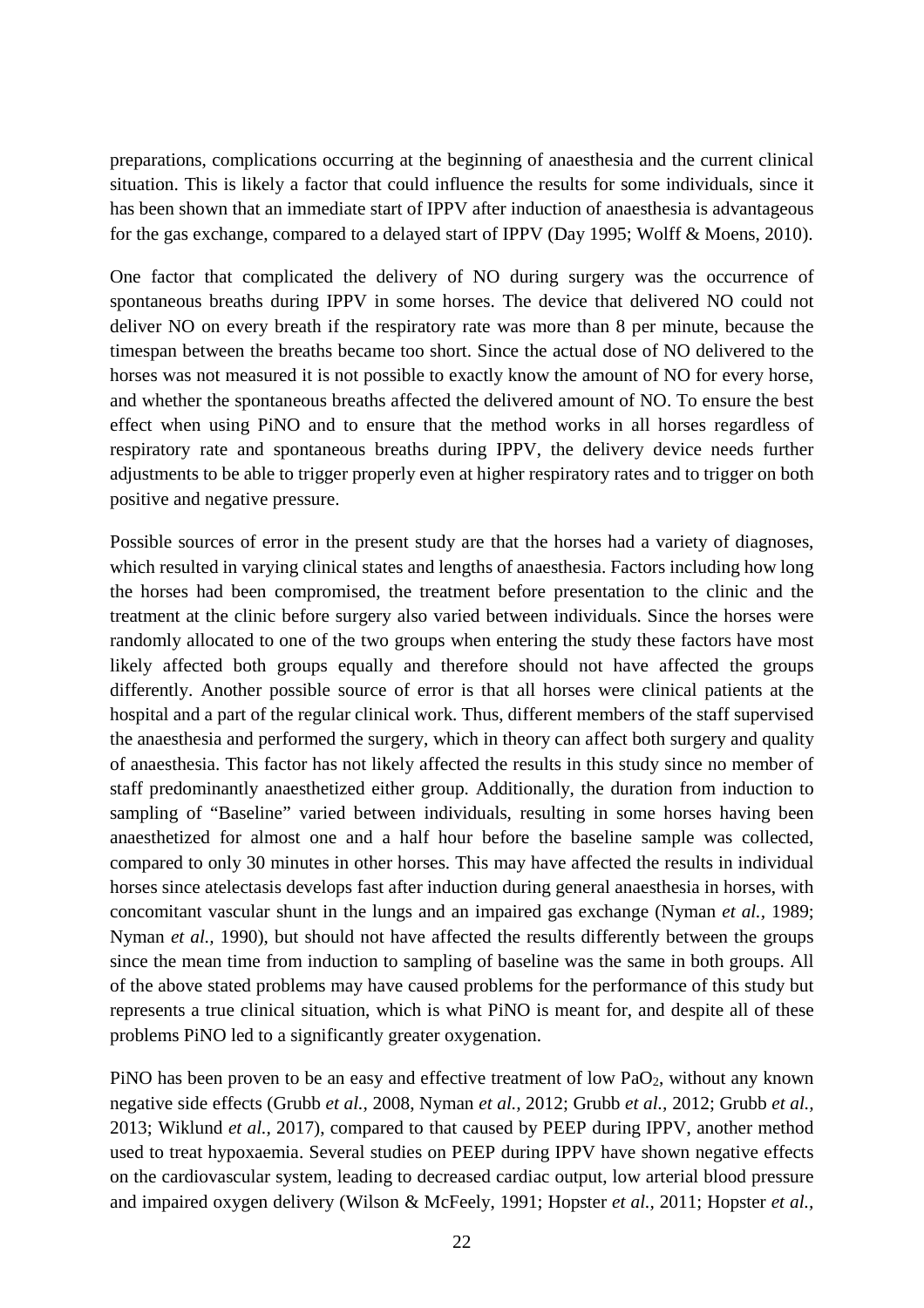2016). Unlike selective mechanical ventilation of dependent lung regions, another method earlier discussed (Nyman *et al.,* 1987; Moens *et el.,* 1992), PiNO is minimally invasive and easy to use in clinical practise. Even if certain horses may not respond to PiNO as well as others, it is a harmless method to try. PiNO has been proven to effectively improve oxygenation in colic horses during both spontaneous breathing and during IPPV, and with further adjustment to the delivery device PiNO will most likely be a method used in clinical practise for treatment of hypoxaemia in the future.

## **Conclusion**

In conclusion, pulsed inhaled nitric oxide during intermittent positive pressure ventilation reduces the right to left vascular shunt and improves arterial oxygenation in colic horses undergoing abdominal surgery.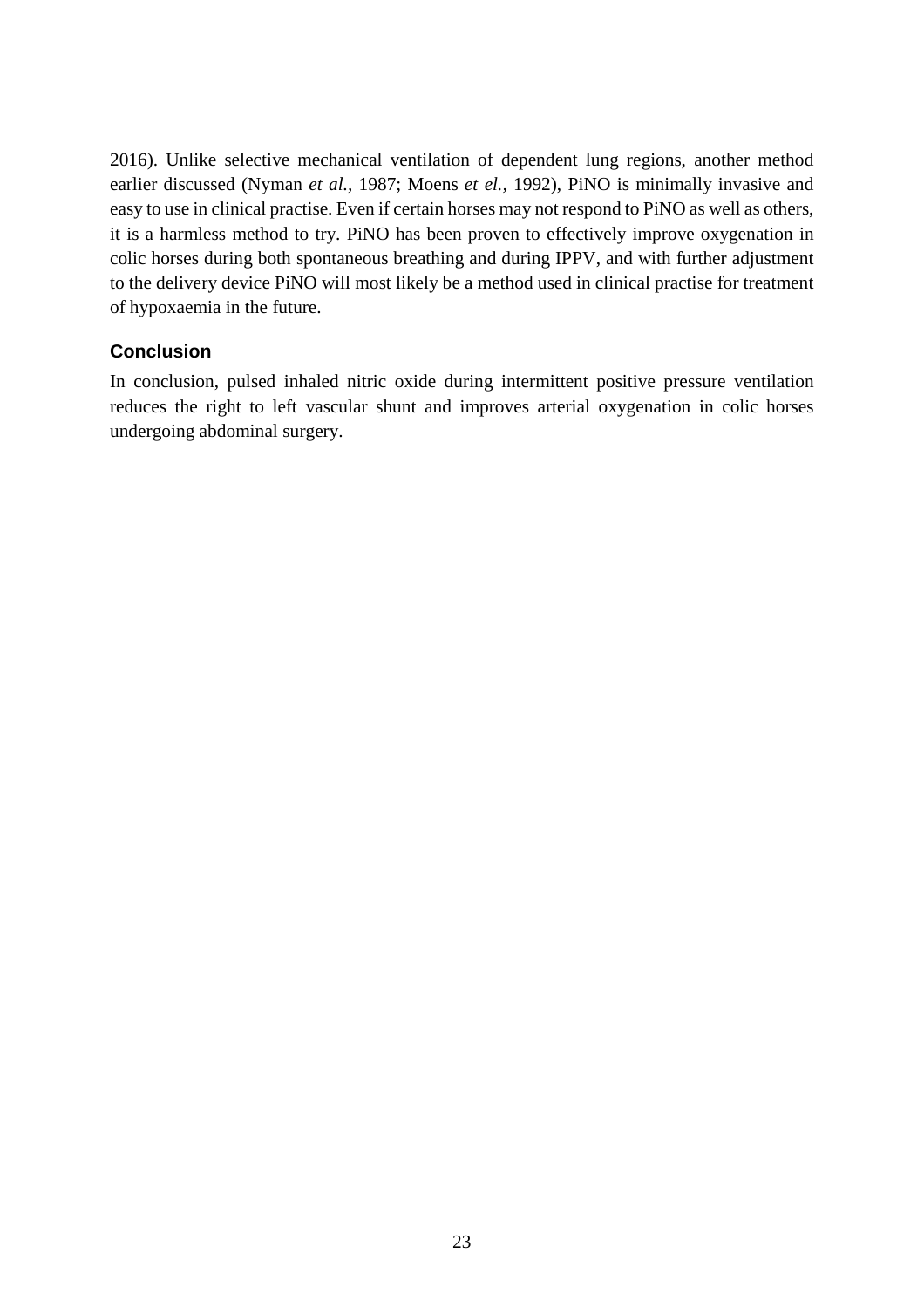#### **REFERENCES**

- Araos, JD., Larenza, M. P., Boston, R. C., De Monte, V., De Marzo, C., Grasso, S., Haskins, S. C., Crovace, A., & Staffieri, F. (2012). Use of the Oxygen Content–based Index, Fshunt, as an Indicator of Pulmonary Venous Admixture at Various Inspired Oxygen Fractions in Anesthetized Sheep, *American Journal of Veterinary Research,* 73:2013–2020.
- Blissitt, K. J., Raisis, A. L., Adams, V. J., Rogers, K. H., Henley, W. E., & Young., L. E. (2008). The Effects of Halothane and Isoflurane on Cardiovascular Function in Dorsally Recumbent Horses Undergoing Surgery. *Veterinary Anaesthesia and Analgesia,* 35,:208–19.
- Briganti, A., Portela, D. A., Grasso, S., Sgorbini, M., Tayari, H., Bassini, J. R. F., Vitale, V., Romano, M. S., Crocave, A., Breghi, G. & Staffieri, F. (2015). Accuracy of Different Oxygenation Indices in Estimating Intrapulmonary Shunting at Increasing Infusion Rates of Dobutamine in Horses under General Anaesthesia. *The Veterinary Journal,* 204:351–56.
- Brodbelt, D. C., Blissitt, K. J., Hammond, R. A., Neath, P. J., Young, L. E., Pfeiffer, D. U. & Wood, J. L. N. (2008). The Risk of Death: The Confidential Enquiry into Perioperative Small Animal Fatalities. *Veterinary Anaesthesia and Analgesia,* 35:365–73.
- Bronicki, R. A., Fortenberry, J., Schreiber, M., Checchia, P. A. & Anas, N. G. (2015). Multicenter Randomized Controlled Trial of inhaled Nitric Oxide for Pediatric Acute Respiratory Distress Syndrome. *The Journal of Pediatrics,* 166:365-369.
- Costa-Farré, C., Prades, M., Ribera, T., Valero, O. & Taura, P. (2014). Does Intraoperative Low Arterial Partial Pressure of Oxygen Increase the Risk of Surgical Site Infection Following Emergency Exploratory Laparotomy in Horses? *The Veterinary Journal,* 200:175-180.
- Day, T. K., Gaynor, J. S., Muir, W. W., Bednarski, R. M. & Mason, D. E. (1995). Blood Gas Values During Intermittent Positive Pressure Ventilation and Spontaneous Ventilation in 160 Anesthetized Horses Positioned in Lateral or Dorsal Recumbency. *Veterinary Anesthesia,* 24:266- 276.
- Desande, R., Desandes, E., Droullé, F., Didier, F., Longrois, D. & Hascoet, J. M. (2004). Inhaled Nitric Oxide Improves Oxygenation in very Premature Infants with Low Pulmonary Blood Flow. *Acta Paediatrica,* 93:66-69.
- Dobyns, E. L., Cornfield, D. N., Anas, N. D., Fortenberry, J. D., Tasker, R. C., Lynch, A., Liu, P., Eells, P. L., Griebel, J., Baier, M., *et al*. (1999). Multicenter Randomized Controlled Trial of the Effects of Inhaled Nitric Oxide Therapy on Gas Exchange in Children with Acute Hypoxemic Respiratory Failure. *The Journal of Pediatrics,* 134: 406–412.
- Edner, A., Essén-Gustavsson, B. & Nyman, G. (2005). Muscle Metabolic Changes Associated with Long-Term Inhalation Anaesthesia in the Horse Analysed by Muscle Biopsy and Microdialysis Techniques. *Journal of Veterinary Medicine,* 52: 99–107.
- Frostell, C. G., Fratacci, M. D., Wain, J. C., Jones, R. & Zapol, W. M. (1991). Inhaled Nitric Oxide. A Selective Pulmonary Vasodilator Reversing Hypoxic Pulmonary Vasoconstriction. *Circulation,* 83: 2038–2047.
- Grosenbaugh, D.D. & Muir, W.W. (1998). Cardiorespiratory Effects of Sevoflurane, Isoflurane and Halothane Anesthesia in Horses. *American Journal of Veterinary Research*, 59:101-106.
- Grubb, T. (2012). *Evaluation of Efficacy and Safety of Pulsed Inhaled Nitric Oxide in the Anesthetized Horse: Preparing for Clinical Use.* Diss. Skara: Swedish University of Agricultural Sciences.
- Grubb, T., Frendin, J. H. M., Edner, A., Funkquist, P., Hedenstierna, G. & Nyman, G. (2013). The Effects of Pulse-Delivered Inhaled Nitric Oxide on Arterial Oxygenation, Ventilation-Perfusion Distribution and Plasma Endothelin-1 Concentration in Laterally Recumbent Isoflurane-Anaesthetized Horses. *Veterinary Anaesthesia and Analgesia,* 40:19–30.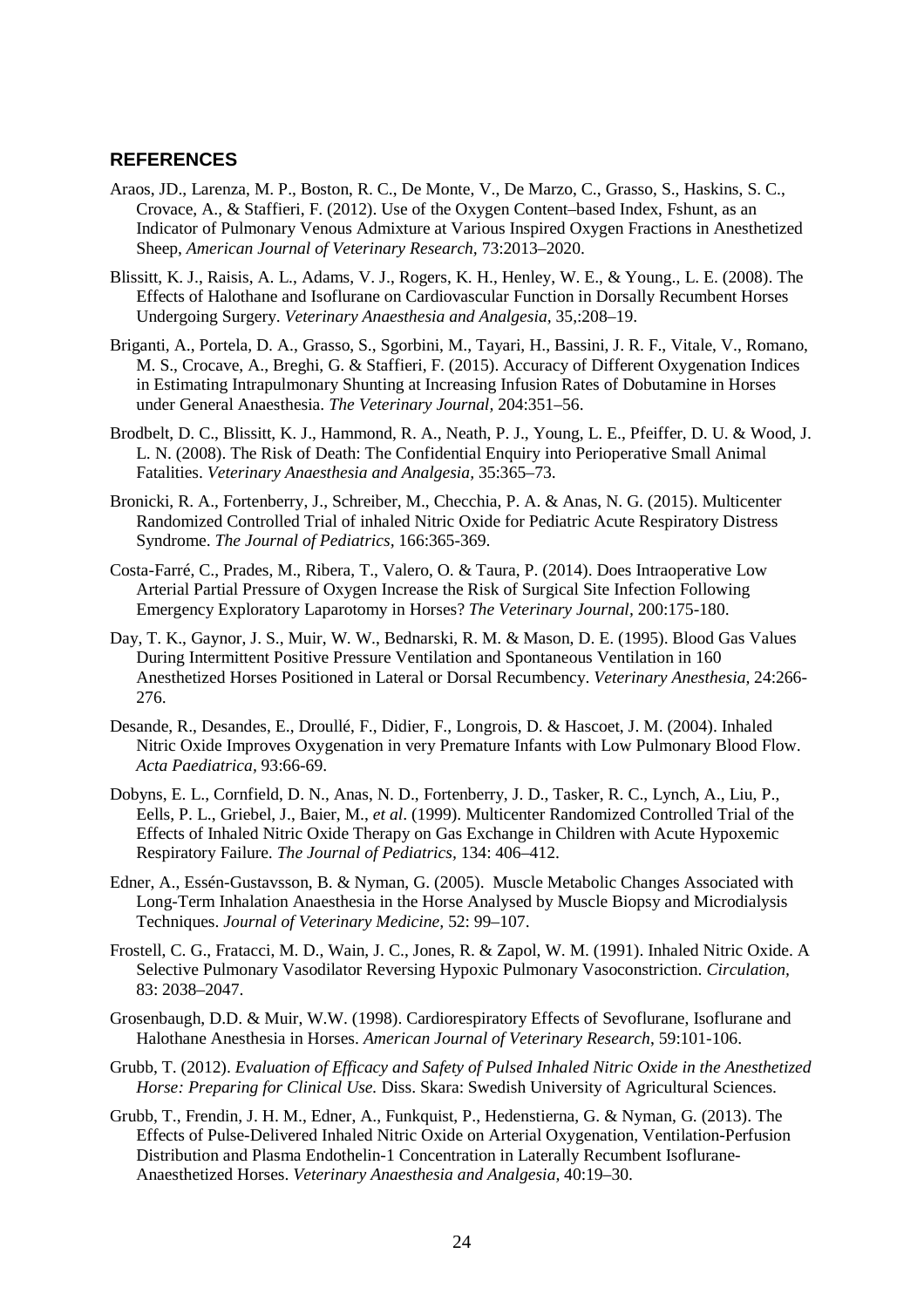- Grubb, T. L., Högman, M., Edner, A., Frendin, J. H., Heinonen, E., Malavasi, L. M., Frostell, C, G., Ryden, A., Alving, K. & Nyman, G. (2008). Physiologic Responses and Plasma Endothelin-1 Concentrations Associated with Abrupt Cessation of Nitric Oxide Inhalation in Isofluraneanaesthetized Horses. *American Journal of Veterinary Research,* 69:423-430.
- Grubb, T., Lord, P. L., Berger, M., Larsson, C., Rydén, A., Frendin, J., Funkquist, P., Edner, A., & Nyman, G. (2014). Effects of Pulse-Delivered Inhaled Nitric Oxide Administration on Pulmonary Perfusion and Arterial Oxygenation in Dorsally Recumbent Isoflurane-Anesthetized Horses. *American Journal of Veterinary Research,* 75: 949–955.
- Heinonen, E., Hedenstierna, G., Meriläinen, P. & Nyman, G. (2001). Pulsed Delivery of Nitric Oxide Couteracts Hypoxaemia in the Anaesthetized Horse. *Veterinary Anaesthesia and Analgesia,* 28, 3- 11.
- Heinonen, E., Högman, M. & Meriläinen, P. (2000). Theoretical and Experimental Comparison of Constant Inspired Concentration and Pulsed Delivery in NO Therapy. *Intensive Care Medicine,* 26: 1116–1123.
- Heinonen, E., Nyman, G., Meriläinen, P. & Högman, M. (2002). Effect of Different Pulses of Nitric Oxide on Venous Admixture in the Anaesthetized Horse. *British Journal of Anaesthesia,* 88: 394– 398.
- Hopster, K., Kästner, S. B. R., Rohn, K. & Ohnesorge, B. (2011). Intermittent Positive Pressure Ventilation with Constant Positive End-Expiratory Pressure and Alveolar Recruitment Manoeuvre during Inhalation Anaesthesia in Horses Undergoing Surgery for Colic, and Its Influence on the Early Recovery Period: Alveolar Recruitment Manoeuvre in Anaesthetised Horses Undergoing Surgery for Colic. *Veterinary Anaesthesia and Analgesia,* 38: 169–77.
- Hopster, K., Wogatzki, A., Conze, P. & Kästner, S. B. R. (2016). Effects of Positive End-Expiratory Pressure Titration on Intestinal Oxygenation and Perfusion in Isoflurane Anaesthetised Horses. *Equine Veterinary Journal*. Doi: 10.1111/evj.12555. [2016-11-29]
- Hubbell, J. A. E., Aarnes, T. K., Bednarski, R. M., Lerche, P. & Muir, W. W. (2011). Effect of 50% and Maximal Inspired Oxygen Concentrations on Respiratory Variables in Isoflurane-Anesthetized Horses. *BMC Veterinary Research.* Doi: 10.1016/j.tvjl.2016.02.011. [2016-10-13]
- Hubbell, J. A. E., & Muir, W. W. (2015). Oxygenation, Oxygen Delivery and Anaesthesia in the Horse: Oxygenation, Oxygen Delivery and Anaesthesia. *Equine Veterinary Journal,* 47: 25–35.
- Ignarro, J. J., Buga, G. M., Wood, K. S., Byrns, R. E. & Chaudhuri. G. (1987). Endothelium-Derived Relaxing Factor Produced and Released from Artery and Vein Is Nitric Oxide. *Proceedings of the National Academy of Sciences,* 84: 9265–9269.
- Johnston, G. M., Eastment, J. K., Wood, J. L. N. & Taylor, P. M. (2002). The Confidential Enquiry into Perioperative Equine Fatalities (CEPEF): Mortality Results of Phases 1 and 2. *Veterinary Anaesthesia and Analgesia,* 29: 159–170.
- Kerr, C. L. & McDonell, W. N. (2009). Oxygen Supplementation and Ventilatory support. In: Muir W. W. & Hubbel, A. E, *Equine Anesthesia.* 2. ed. St. Louis: Saunders Elsevier, 332-352.
- Khanna, A. K., McDonell, W. N., Dyson, D. H. & Taylor, P. M. (1997). Cardiopulmonary Effects of Hypercapnia during Controlled Intermittent Positive Pressure Ventilation in the Horse. *Canadian Journal of Veterinary Research,* 59:213-221.
- Kyaw, W. O., Uhlig, A., Köller, G., Sakc, U. & Schusser, G. F. (2008). Free Hemoglobin and Tumor Necrosis Factor-alpha in the Blood of Horses with Colic or Acute Colitis, *Berliner und Munchener Tierarztliche Wochenschrift,* 121:440-445. (Abstract).
- Laghi, F., Siegel, J. H., Rivkind, A. I., Chiarla, C., DeGaetano, A., Blevins, S., Stoklosa, J. C., Borg, U. R. & Belzberg, H. (1989). Respiratory Index/Pulmonary Shunt Relationship: Quantification of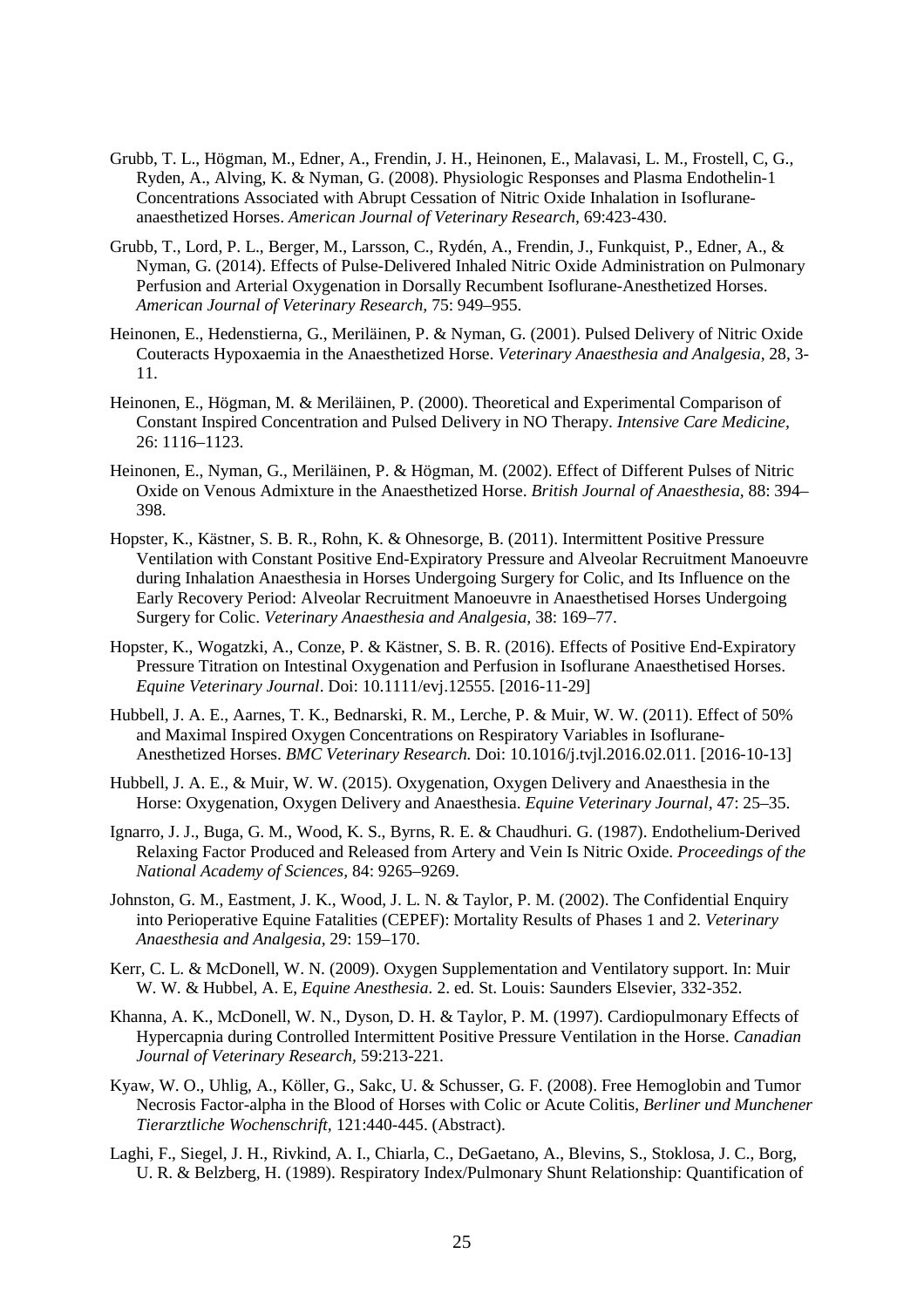Severity and Prognosis in the Post-traumatic Adult Respiratory Distress Syndrome. *Critical Care Medicine,* 17:1121-1128.

- Marntell, S., Nyman, G. & Hedenstierna, G. (2005). High Inspired Oxygen Concentrations Increase Intrapulmonary Shunt in Anaesthetized Horses. *Veterinary Anaesthesia and Analgesia,* 32: 338– 47.
- McGolddrick, T. M. E., Bowen, I. M. & Clarke, K. W. (1998). Sudden Cardiac Arrest in an Anaesthetised Horse Associated with Low Venous Oxygen Tension. *Veterinary Record*, 142:610- 611.
- McKay, J. S., Forest, T. W., Senior, M., Kelly, D. F., Jones, R. S., De Lahunta, A. & Summers, B. A. (2002). Postanaesthetic Cerebral Necrosis in Five Horses. *Veterinary record,* 150:70-74.
- Mizuni, Y., Aida, H., Hara, H. & Fujinaga, T. (1994). Cardiovascular Effects of Intermittent Positive Pressure Ventilation in the Anesthetized Horse. *The Journal of Veterinary Medical Science*, 56:39- 44.
- Moens, Y. (2013). Mechanical Ventilation and Respiratory Mechanics During Equine Anesthesia. *Veterinary Clinics of North America: Equine Practice,* 29:51–67.
- Moens, Y., Gootjes, P. & Lagerweij, E. (1992). A Tracheal Tube-in-tube Technique for Functional Separation of the Lungs in the Horse. *Equine Veterinary Journal,* 24:103-106.
- Nyman, G., Frostell, C., Hedenstierna, G., Funkquist, B., Kvart, C. & Blomqvist, H. (1987). Selective Mechanical Ventilation of Dependent Lung Regions in the Anaesthetized Horse in Dorsal Recumbency. *British Journal of Anaesthesia,* 59:1027–1034.
- Nyman, G., Funkquist, B., Kvart, C., Frostell, C., Tokics, L., Strandberg, Å., Lundquist, H., Lundh, B., Brismark, B. & Hedenstierna, G. (1990). Atelectasis Causes Gas Exchange Impairment in the Anaesthetised Horse. *Equine Veterinary Journal,* 22:317-324.
- Nyman, G. & Hedenstierna, G. (1989). Ventilation-Perfusion Relationships in the Anaesthetised Horse. *Equine Veterinary Journal,* 21:274–281.
- Nyman, G., Grubb, T. L., Heinonen, E., Frendin, J., Edner, A., Malavasi, L. M., Frostell, C. & Högman, M. (2012). Pulsed Delivery of Inhaled Nitric Oxide Counteracts Hypoxaemia during 2.5 Hours of Inhalation Anaesthesia in Dorsally Recumbent Horses: Inhaled Nitric Oxide Counteracts Hypoxemia in Horses. *Veterinary Anaesthesia and Analgesia,* 39:480–87.
- Palmer, R. M. J., Ferrige, A. G. & Moncada, S. (1987). Nitric Oxide Release Accounts for the Biological Activity of Endothelium-Derived Relaxing Factor. *Nature,* 327:524-526.
- Sorenson, P. R., & Robinson, N. E. (1980). Postural Effects on Lung Volumes and Asynchronous Ventilation in Anesthetized Horses. *Journal of Applied Physiology,* 48:97–103.
- Steffey, E. P., Dunlop, C- I., Farver, T. B., Woliner, M. J. & Schultz, L. J. (1987). Cardiovascular and Respiratory Measurments in Awake and Isoflurande-Anesthetized Horses. *American Journal of Veterinary Research,* 48:7-12.
- Steffey, E. P., Willits, N. & Woliner, M. (1992). Hemodynamic and Respiratory Responses to Variable Arterial Partial-Pressure of Oxygen in Halothane-anesthetized Horses during Spontaneous and Controlled Ventilation. *American Journal of Veterinary Research,* 53:1850- 1858.
- Steffey, E. P., Wheat, J. D., Meagher, D. M., Norrie, R. D., Mckee, J., Brown, M. & Arnold, J. (1977). Body Position and Mode of Ventilation Influences Arterial pH, Oxygen and Carbon-Dioxide Tensions in Halothane-Anesthetized Horses. *American Journal of Veterinary Research,* 38:379- 382.
- Taylor, P. M. (1998). Effects of Hypoxia on Endocrine and Metabolic Responses to Anaesthesia in Ponies. *Research in Veterinary Science,* 66:39-44.